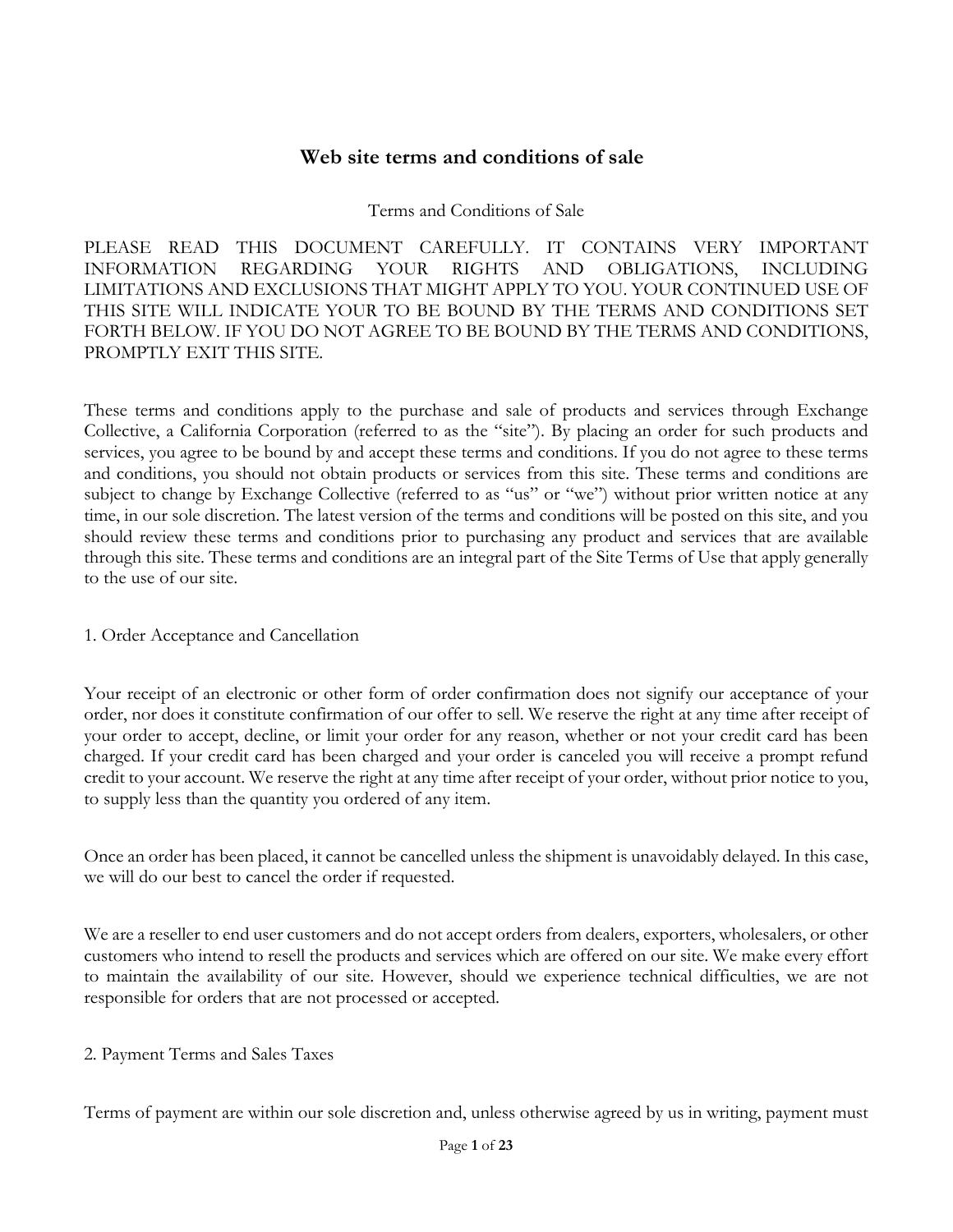be received by us prior to our acceptance of an order.

We accept VISA, MasterCard, American Express, and Discover credit cards for all purchases. You represent and warrant that: (i) the credit card information you supply to us is true, correct and complete; (ii) charges incurred by you will be honored by your credit card company; and (iii) you will pay charges incurred by you at the posted prices, including all applicable taxes, if any.

All payments must be in United States dollars. Current billing address and phone information must be included with every order. You agree to pay interest on all past-due sums at the highest rate allowed by law. We retain a security interest in the products and all proceeds thereof until the full purchase price therefore (including taxes and additional charges) has been paid.

Charges for shipping and handling will be made in accordance with our then-current shipping policies, as described below.

3. Changes in Products and Pricing

We are constantly updating and revising our offerings of products and services, and we may discontinue products and services at any time without notice. To the extent that we provide information on availability of products or services, you should not rely on such information, and we will not be liable for any lack of availability of products or services that you may order through our site.

All pricing for the products and services available on our site is subject to change. For all of our prices and products, we reserve the right to make adjustments due to changing market conditions, product discontinuation, manufacturer price changes, errors in advertisements and other extenuating circumstances.

### 4. Shipping Policy

Currently, Shipping is provided by the Fulfillment Partner using (UPS) and ships Ground delivery only or similar. Please check the individual product page for specific delivery options and updated carriers. All deliveries are insured and guaranteed against loss, theft and damage. All shipping prices are quoted in United States dollars. No C.O.D. orders can be accepted.

Please note the posted shipping time frame is listed on the individual product page and may vary from item to item. The posted shipping time frame is contingent upon credit card approval and may be delayed should we experience difficulties in obtaining authorization.

There may be occasional delays beyond the posted order processing time. If the delay is more than seven business days, we will send you an e-mail message notifying you of the delay. If the delay will be less than seven business days, we will ship the product as soon as it is received. If your product is on backorder for more than 10 business days, we will send you an e-mail message asking if you want to cancel the order. If you do not advise us that you would like to cancel the order, we will keep the order active and continue to send you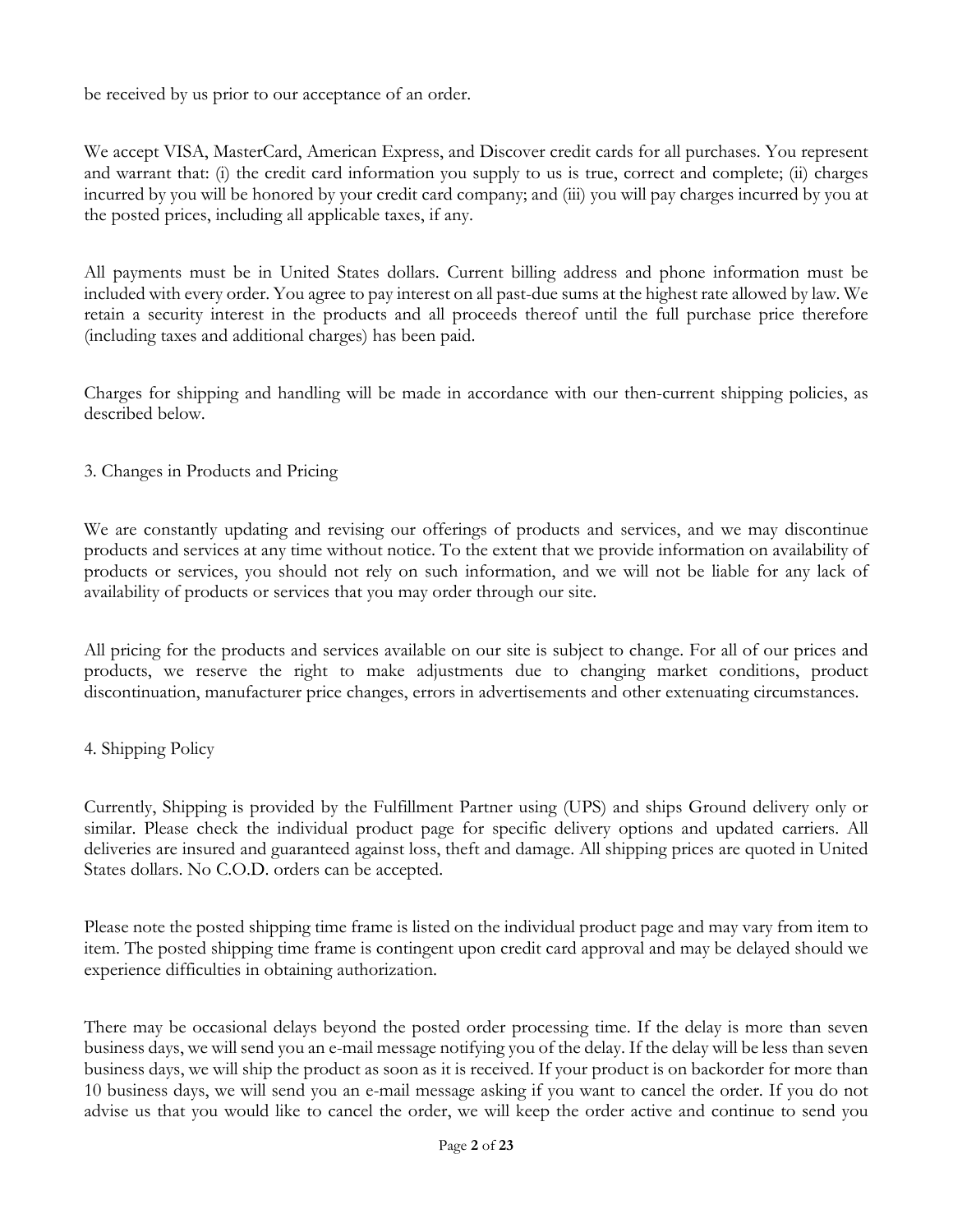inquiries every 10 business days until the order is cancelled or delivery occurs.

These shipping terms are accepted by you by placing an order with us.

5. Advertising Disclaimer and Trademarks

The descriptions of products and services that are posted on our site are the representations of our suppliers. We are not responsible for the accuracy of such descriptions, nor are we responsible for typographical, pricing, product information, advertising or shipping errors.

In the event a product or service is listed at an incorrect price or with incorrect information due to typographical error or error in pricing or product information received from our suppliers, we shall have the right to refuse or cancel any orders placed for products or services listed at the incorrect price. We shall have the right to refuse or cancel any such orders whether or not the order has been confirmed and your credit card charged. If your credit card has already been charged for the purchase and your order is cancelled, we will immediately issue a credit to your credit card account in the amount of the charge.

All trademarks and registered trademarks relating to products and services available through our site are the sole property of their respective owners. Photographs or images are courtesy of the respective manufacturers.

6. Disclaimer and Limitation of Liability

Our responsibility for defects relating to the products and services available on our site is limited to the procedures described in our return policy set forth below.

ALL PRODUCTS AND SERVICES AVAILABLE ON THIS SITE ARE PROVIDED "AS IS" WITHOUT WARRANTY OF ANY KIND, EITHER EXPRESS OR IMPLIED, INCLUDING, WITHOUT LIMITATION, THE IMPLIED WARRANTIES OF MERCHANTABILITY OR FITNESS FOR A PARTICULAR PURPOSE, OR THE WARRANT OF NON-INFRINGEMENT. WITHOUT LIMITING THE FOREGOING, WE MAKE NO WARRANTY THAT THE PRODUCTS AND SERVICES AVAILABLE ON THIS SITE WILL MEET YOUR REQUIREMENTS; THE RESULTS THAT MAY BE OBTAINED FROM THE USE OF THE PRODUCTS OR SERVICES WILL BE EFFECTIVE, ACCURATE OR RELIABLE; OR THE QUALITY OF ANY PRODUCTS OR SERVICES WILL MEET YOUR EXPECTATIONS. SOME JURISDICTIONS LIMIT OR DO NOT ALLOW THE DISCLAIMER OF IMPLIED OR OTHER WARRANTIES SO THE ABOVE DISCLAIMER MAY NOT APPLY TO THE EXTENT SUCH JURISDICTION'S LAW IS APPLICABLE TO YOUR PURCHASE OF PRODUCTS AND SERVICES. WE DO NOT ACCEPT LIABILITY BEYOND THE REMEDIES SET FORTH HEREIN, INCLUDING ANY LIABILITY FOR PRODUCTS AND SERVICES THAT ARE NOT AVAILABLE FOR USE OR FOR LOST OR CORRUPTED DATA OR SOFTWARE. IN NO EVENT SHALL WE OR OUR PARENT, SUBSIDIARIES, AFFILIATED COMPANIES, AGENTS, SHAREHOLDERS, EMPLOYEES, OR OFFICERS (COLLECTIVELY, OUR "AFFILIATES") HAVE ANY OBLIGATIONS OR LIABILITIES TO YOU OR ANY OTHER PERSON FOR LOSS OF PROFITS, FOR LOSS OF BUSINESS OR USE, OR FOR INCIDENTAL, SPECIAL OR CONSEQUENTIAL DAMAGES, WHETHER BASED ON CONTRACT, TORT (INCLUDING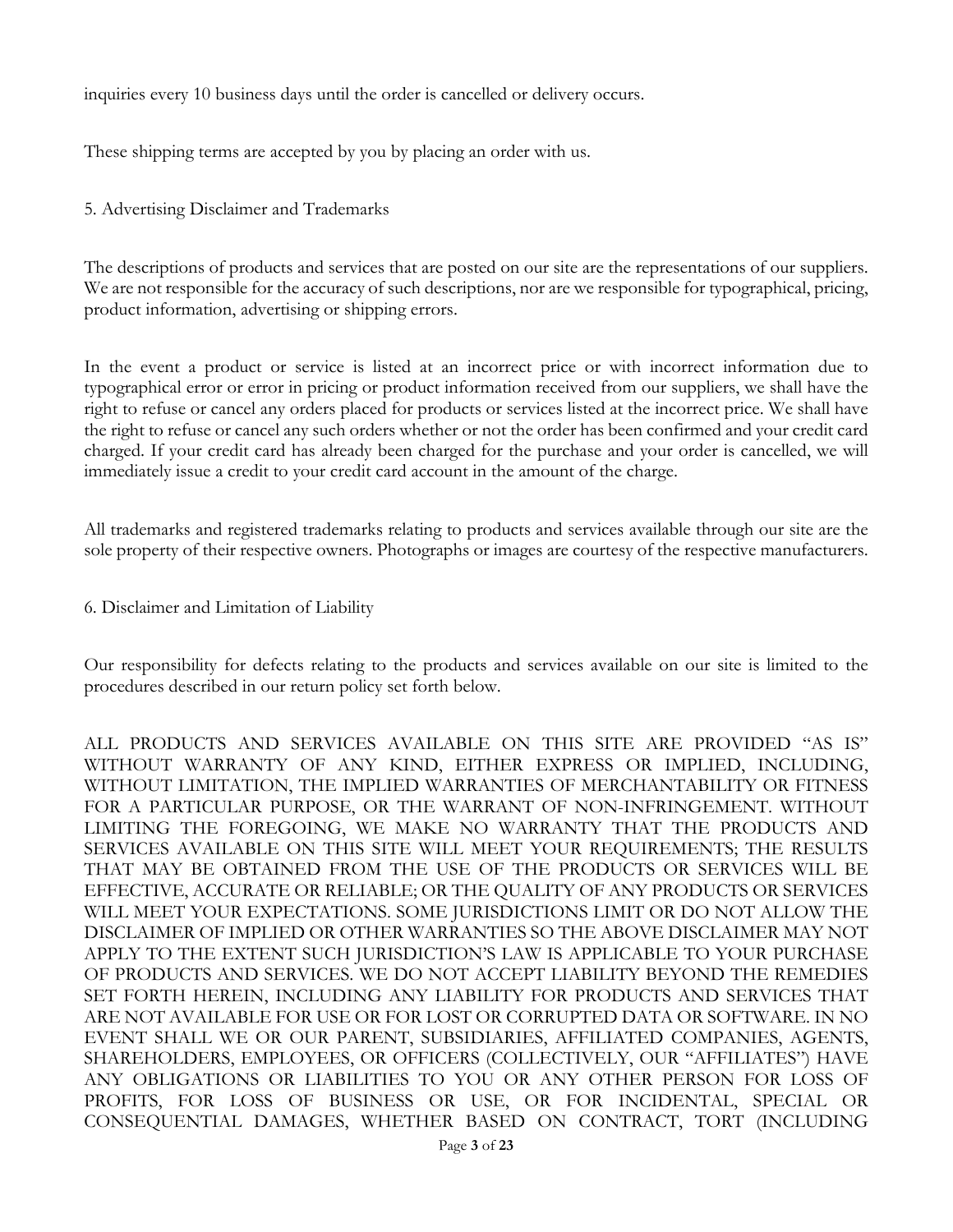NEGLIGENCE), PRODUCT LIABILITY, OR ANY OTHER THEORY OR FORM OF ACTION, EVEN IF WE OR OUR AFFILIATES HAVE BEEN ADVISED OF THE POSSIBILITY THEREOF, ARISING OUT OR IN CONNECTION WITH THE SALE, DELIVERY, USE, REPAIR OR PERFORMANCE OF THE PRODUCTS AVAILABLE THROUGH THIS SITE. NONE OF OUR EMPLOYEES OR REPRESENTATIVES ARE AUTHORIZED TO MODIFY THIS LIMITATION. OUR SOLE AND ENTIRE MAXIMUM LIABILITY (AND THE LIABILITY OF ANY OF THE PROVIDERS OF PRODUCTS AND SERVICES AVAILABLE ON OUR SITE), FOR ANY REASON, AND YOUR SOLE AND EXCLUSIVE REMEDY FOR ANY CAUSE WHATSOEVER, SHALL BE LIMITED TO THE ACTUAL AMOUNT PAID BY YOU FOR THE PRODUCTS AND SERVICES YOU HAVE ORDERED THROUGH OUR SITE.

SOME JURISDICTIONS DO NOT ALLOW THE LIMITATION OR EXCLUSION OF LIABILITY FOR CERTAIN DAMAGES, SO THE ABOVE LIMITATIONS AND EXCLUSIONS MAY NOT APPLY TO YOU TO THE EXTENT SUCH JURISDICTION'S LAW IS APPLICABLE TO YOUR PURCHASE OF PRODUCTS AND SERVICES.

7. Warranty and Return Policy

Most of the products and services available through our site are covered under the manufacturer's warranty, which is detailed in the product's description. If applicable, manufacturer's warranties apply from the date of shipment. You understand that we do not operate or control the products or services offered by the manufacturers participating on our site, and you agree that under no circumstances will we be liable for any damages arising out of the failure of any manufacturer to fulfill its obligations to you under any warranty, repair, customer support or similar policies covering products and services that you may purchase through our site.

While we do not offer any warranties with respect to the products and services available through our site, we are committed to working with you to ensure that every product under warranty performs to the manufacturer's specifications. We offer a 30-day return policy on selected items based on the manufacturer's return policies. To return products, you must call 855-762-7625 or e-mail our Returns Department at hello@exchangecollective.com to obtain a Return Merchandise Authorization (RMA) number before shipping your product. NO returns of any type will be accepted without an RMA number. For faster service, please have the following information on hand when calling for an RMA number: customer name, invoice or order number, SKU number, and nature of the problem.

To expedite the processing of your refund or credit, we ask that products be returned within 30 days of the date that we issue the RMA. All returned products MUST be 100% complete, contain ALL original boxes and packing materials, have original UPC codes on the manufacturer boxes, and contain all manuals, blank warranty and registration cards, CD(s), diskette(s), and other accessories and documentation provided by the manufacturer. You are responsible for shipping charges on returned items; we will match your shipping method on your replacement or exchange item(s). You must insure the shipment or accept the risk of loss or damage during shipment. We strongly recommend that you fully insure your return shipment against loss or damage and that you use a carrier that can provide you with proof of delivery for your protection.

If your order arrives in a damaged condition, save the merchandise AND the original box and packing it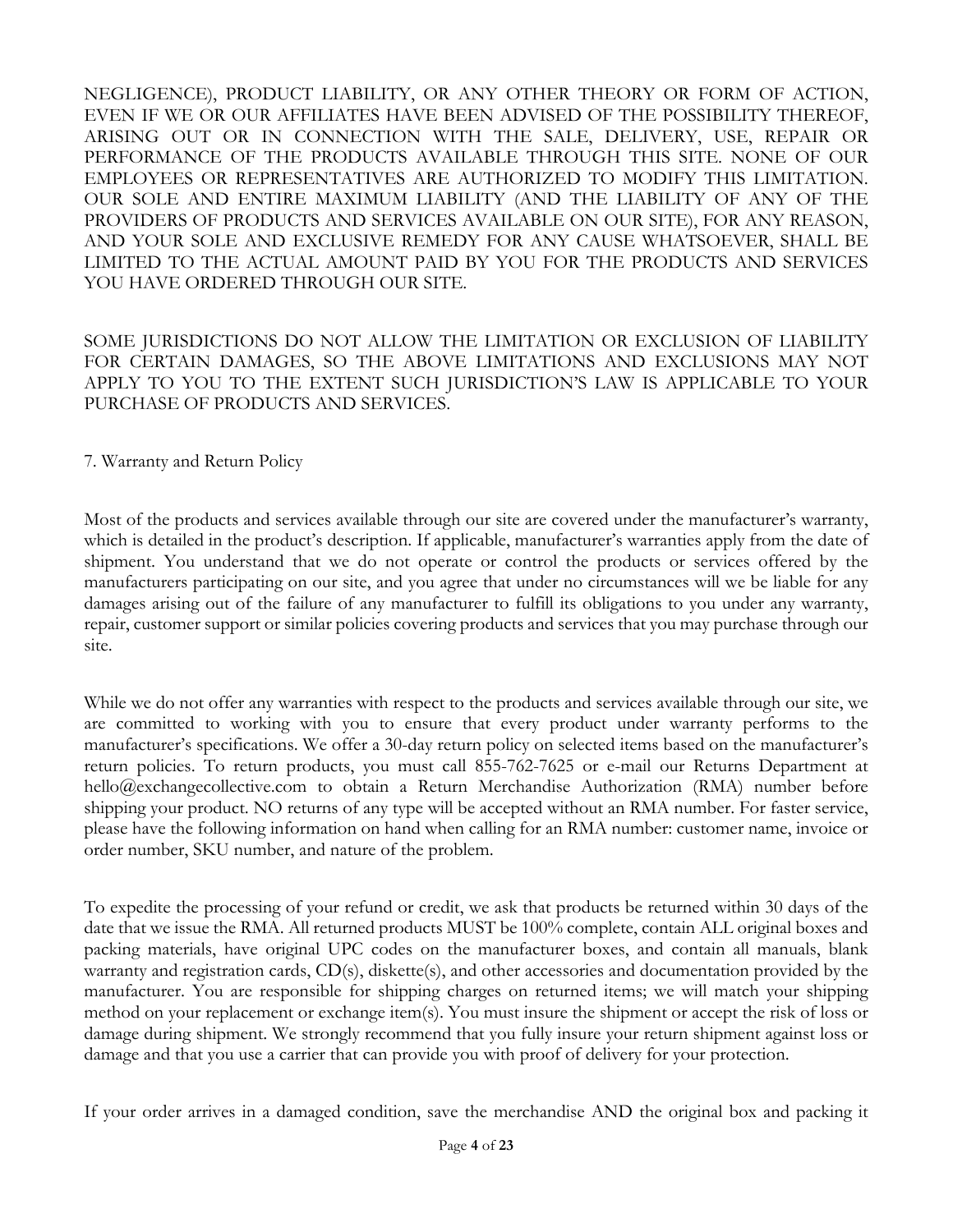arrived in, and notify us immediately to arrange for a carrier inspection and a pick up of the damaged merchandise.

DEFECTIVE returns can be returned directly to us within 30 days from the invoice date for, at our discretion, credit, replacement, exchange or repair. Manufacturer restrictions do apply. Any item that is missing the UPC can ONLY be replaced with the same item. After 30 days, all manufacturers' warranties apply and you should contact the appropriate warrant service provider identified in the product description.

NON-DEFECTIVE returns can be accepted directly by us within 30 days from the invoice date for, at our discretion, credit or exchange. All NON-DEFECTIVE returns are subject to a 15% restocking fee. You may return software for credit or exchange only if the sealed package containing the diskette(s) or CD(s) is unopened.

Some manufacturers do not accept returns of certain items for exchange, replacement or credit FOR ANY REASON, and you should check the information provided with the description of the particular product. DEFECTIVE merchandise can be returned for REPAIR only to the manufacturer directly or to any authorized service center in your area. See the description of the particular product for warranty information as provided by the manufacturer.

Questions regarding our warranty and return policies should be addressed via e-mail to [e-mail address of manufacturer] or by regular mail to [name of company], [address of company], Attention: Merchandising. These policies set forth your sole and exclusive rights with respect to return of products and services that you may purchase through our site.

### 8. Safe Shopping Guarantee

Your browser and our secure server encrypt confidential information during transmission, ensuring that transactions stay private and protected. We guarantee the safety of your credit card information in the following manner: if any unauthorized use of your credit card occurs as a result of your credit card purchase on our site, simply notify your credit card provider in accordance with its reporting rules and procedures.

### 9. Privacy and Customer Information

We are committed to protecting your privacy. To make your shopping experience more convenient, we gather information about you. We maintain the privacy of your information using security technologies and adhere to policies that prevent unauthorized use of your personal information. See our Privacy Policy.

At any time you may update your customer account information by following the instructions posted elsewhere on this site. Here you may update your name, password, billing address, shipping address, e-mail address, telephone number, and credit card information.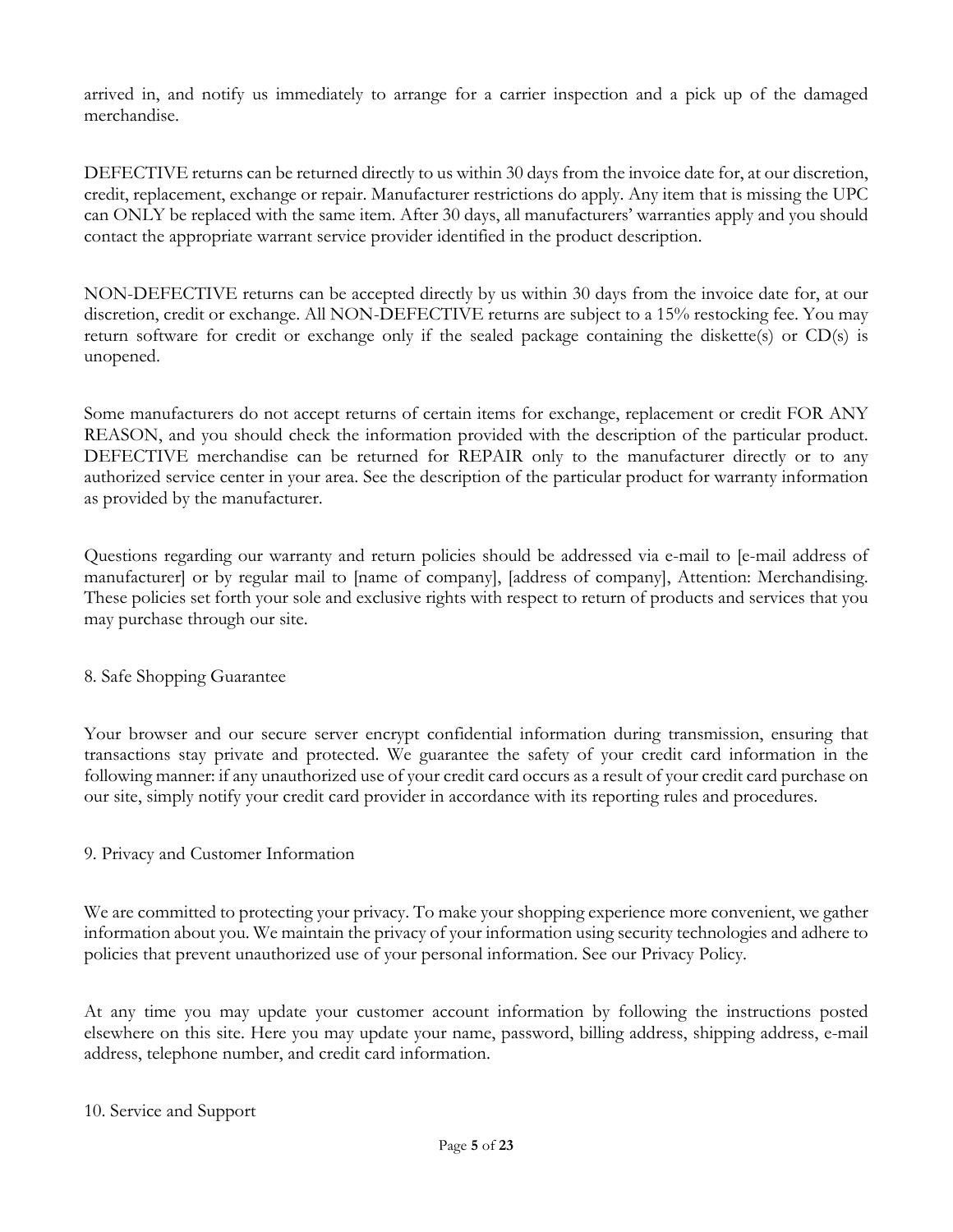All requests for technical service and support with respect to the products and services available through our site should be made directly to the manufacturer in accordance with their terms and conditions as set forth in the manual and relating information accompanying their products. Should you have any other questions or concerns, you should contact us by e-mail at or by mail at or by phone. We will do our best to help you; however, we cannot guarantee that every problem will be resolved to your satisfaction.

Except as explicitly noted on this site, the services available through this site are offered by Exchange Collective, a California corporation, located at 815 Sloan Terrace, Santa Maria, Ca, 93455. Our telephone number is 855-762-7625. If you are a California resident, you may have this same information e-mailed to you by sending a letter to the foregoing address with your e-mail address and a request for this information. The Complaint Assistance Unit of the Division of Consumer Services of the Department of Consumer Affairs may be contacted in writing at 815 Sloan Terrace, Santa Maria, Ca, 93455, Unit of the Division of Consumer Services of the Department of Consumer Affairs, or by telephone at 855-762-7625 of Complaint Assistance Unit of the Division of Consumer Services of the Department of Consumer Affairs.

# 11. Force Majeure

In addition to any excuse provided by applicable law, we shall be excused from liability for non-delivery or delay in delivery of products and service available through our site arising from any event beyond our reasonable control, whether or not foreseeable by either party, including but not limited to, labor disturbance, war, fire, accident, adverse weather, inability to secure transportation, governmental act or regulation, and other causes or events beyond our reasonable control, whether or not similar to those which are enumerated above.

### 12. Entire Agreement and Other Documents

These terms and conditions constitute the entire agreement and understanding between us concerning the subject matter hereof and supersedes all prior agreements and understandings of the parties with respect thereto. These terms and conditions may NOT be altered, supplemented, or amended by the use of any other document(s). Any attempt to alter, supplement or amend this document or to enter an order for products or services which are subject to additional or altered terms and conditions shall be null and void, unless otherwise agreed to in a written agreement signed by you and us. To the extent that anything in or associated with this site is in conflict or inconsistent with these terms and conditions, these terms and conditions shall take precedence. . In its sole discretion, Company may modify these Terms and Conditions by posting the revised version on this Site and you agree that each visit by you to this Site is a new transaction governed by the terms of use linked on this Site at that time.

# 13. Governing Law and Statute of Limitations

This site (excluding linked site) is controlled by us from our offices within the State of California, United States of America. It can be accessed from all 50 states, as well as from other countries around the world. As each of these places has laws that may differ from those of California, by accessing this site both of us agree that the statutes and laws of the State of California, without regard to the conflicts of laws principles thereof, will apply to all matters relating to the use of this site and the purchase of products and services available through this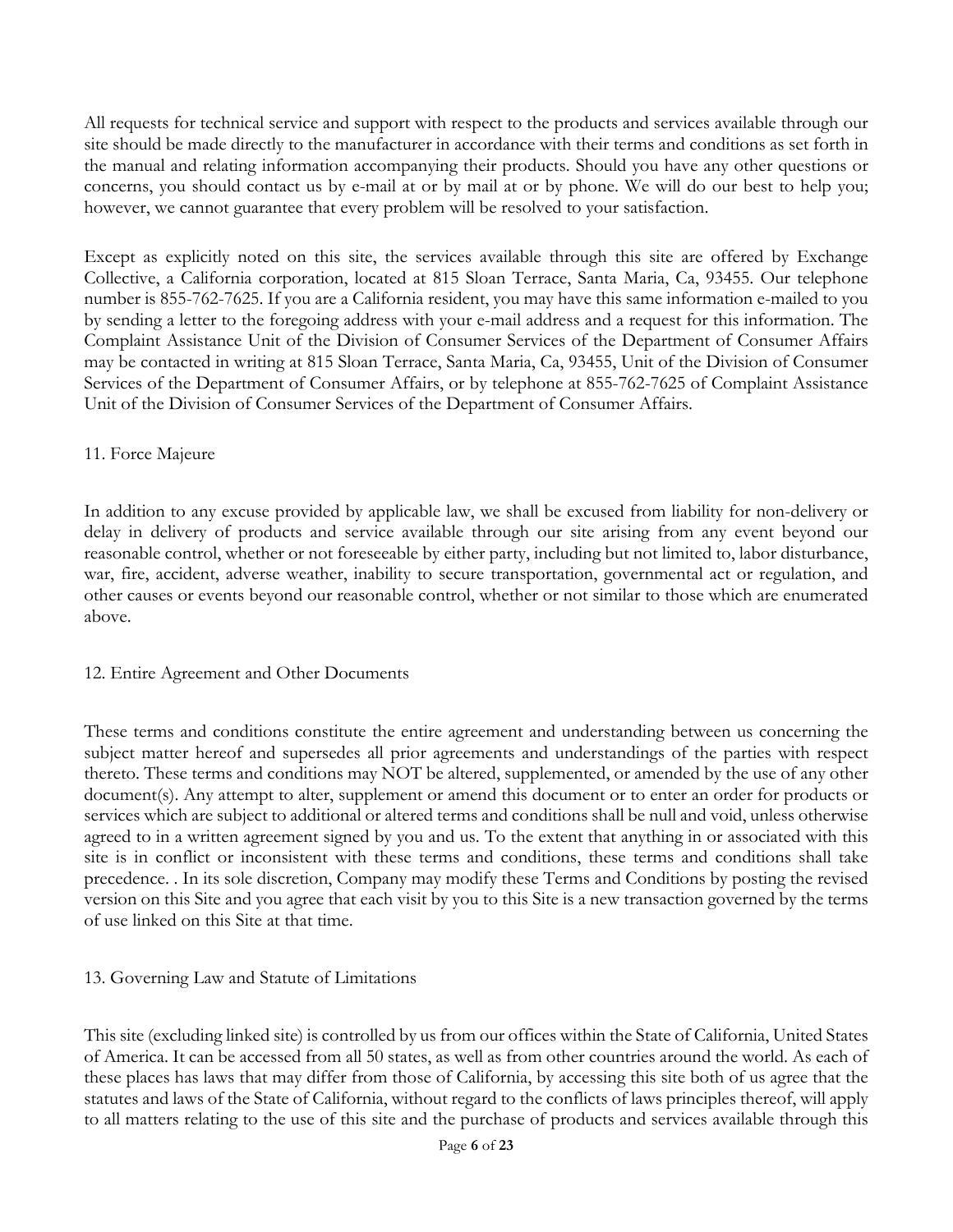site. Each of us agrees and hereby submits to the exclusive personal jurisdiction and venue of the Superior Court of San Luis Obispo County, California with respect to such matters.

Any cause of action brought by you against us or our Affiliates must be instituted within one year after the cause of action arises or be deemed forever waived and barred.

### 14. No Unlawful or Prohibited Purpose

No Unlawful or Prohibited Purpose. As a condition of your use of this Site, you warrant to Company that you will not use the Site for any purpose that is unlawful or prohibited by these Terms and Conditions.

### 15. Severability

In case any provision of this Agreement is held to be invalid, unenforceable, or illegal, the provision will be severed from this Agreement, and such invalidity, unenforceability, or illegality will not affect any other provisions of this Agreement.

### 16. Arbitration

In the event of any dispute between the parties arising out of this Agreement, the dispute shall be resolved in San Luis Obispo County by arbitration under the Commercial rules of the American Arbitration Association by an arbitrator agreed upon in writing by the parties. In the event the parties cannot agree upon the choice of an arbitrator, each party shall appoint one individual representative and the two party representatives shall, between themselves, chose an arbitrator.

### 17. Attorney's Fees

In the event of any dispute between the parties arising out of this Agreement, the Company shall be entitled, in addition to any other rights and remedies it may have, to recover its reasonable attorney's fees and costs.

### 18. Representations

We make no representation that the products and services available through our site are appropriate or available for use in locations outside of the United States, and accessing them from territories where such products and services are illegal is prohibited. Those who choose to access this site from other locations do so on their own initiative and are responsible for compliance with local laws.

# **FULFILLMENT BRAND COMPUTER SOFTWARE LICENSE AGREEMENT**

# **RECITALS**

A. Licensor develops and markets computer software applications to increase point of sale services at the retail level, including Exchange Collective App, also known as EXC App (the "Software"), which is more particularly described in the user manuals and other written materials created by Licensor to describe the functionality and use of the Software (the "Documentation"); and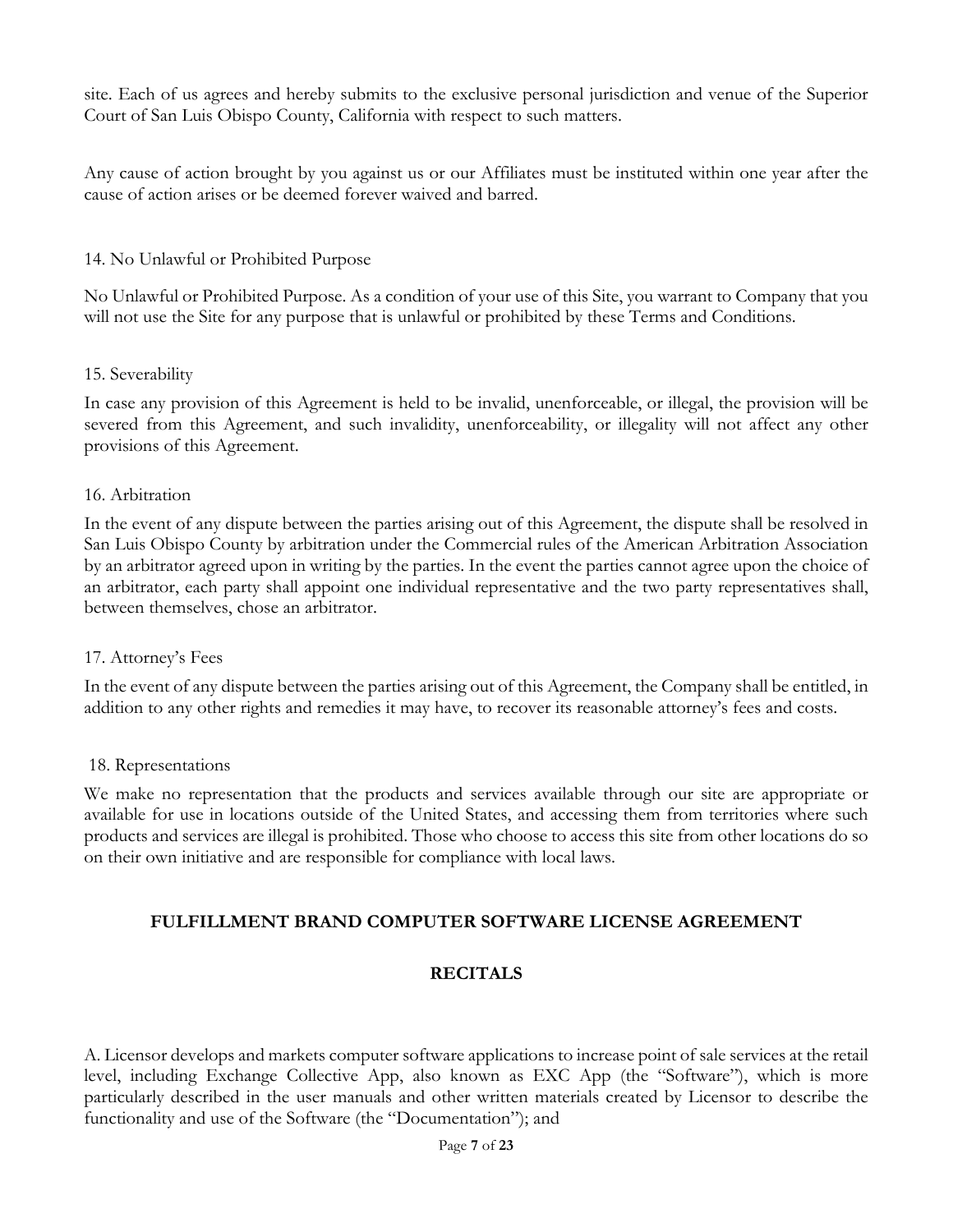B. Licensee desires to acquire a license to use for its internal business purposes only, and Licensor desires to grant Licensee the license.

THEREFORE, for valuable consideration, receipt of which is hereby acknowledged, the parties agree as follows:

### 1. DEFINITIONS.

1.1. "Authorized Platform" means an operating system used for mobile devices manufactured by Apple incorporated ("IOS"), on which Licensee is authorized to use the Software pursuant to this Agreement.

1.2. "Authorized Site" means a location at which Licensee is authorized to use the Software. A list of the Authorized Sites is set forth in Exhibit A, attached to this Agreement and incorporated by this reference.

1.3. "Documentation" means all user manuals and other written material created by Licensor to describe the functionality or assist in the use of the Software. A list of the Documentation provided with the Software is set forth in Exhibit D.

1.4. "Licensee" means any fulfillment brand and includes any employee, or contractor of Licensee, provided that the employee, or contractor is using the Software in the performance of his or her duties as an employee, or contractor of Licensee.

1.5."License Fee" means the fee to be paid by Licensee to Licensor as consideration for the license granted under this Agreement and the right to use the Software and the Documentation. The License Fee is set forth in Exhibit B, attached to this Agreement and incorporated by this reference.

1.6. "Licensor" means Exchange Collective, a California Corporation.

1.7. "Software" means the computer program or programs marketed and sold as EXC in object code form only, and the Documentation. Software includes any updates, modification, bug fixes, updates, enhancements, or other modifications. It does not include any version of the Software that constitutes a separate product because of differences in function or features.

1.8. "Technical Support Schedule" means the description of the technical support and maintenance provided by Licensor in connection with Licensee's use of the Software, and a schedule of the fees charged by Licensor for such support and maintenance. The Technical Support Schedule and Manual is set forth in Exhibit C, attached to this Agreement and incorporated by this reference.

### 2. GRANT OF LICENSE.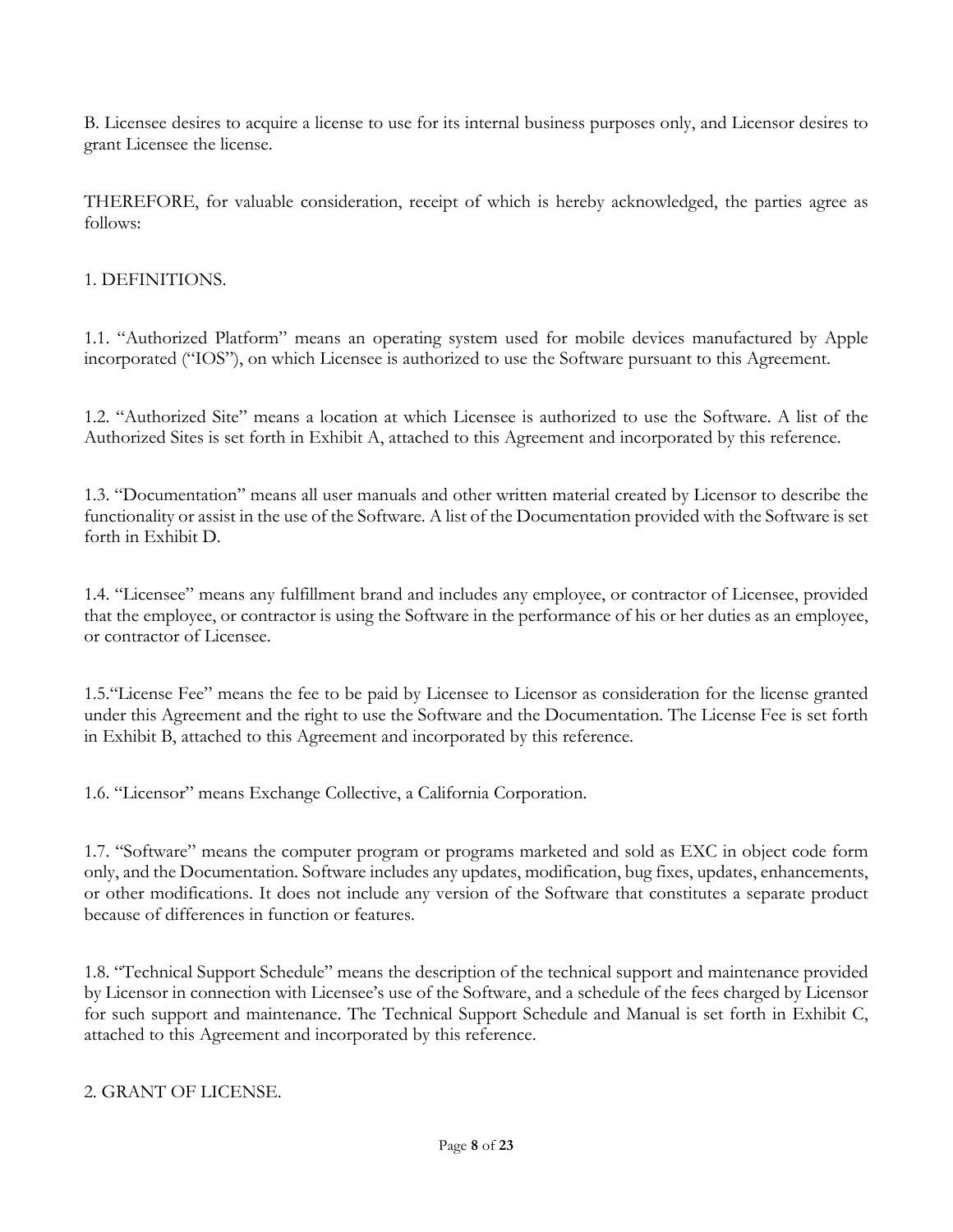2.1. **Grant.** Subject to the terms and conditions set forth in this Agreement, Licensor hereby grants to Licensee a nonexclusive, royalty-bearing, nontransferable license in the Software, to use and reproduce the Software exclusively for internal business use on the Authorized Platform *or* Authorized Platforms and at the Authorized Site *or* Authorized Site, and to use the Documentation solely in connection with Licensee's use of the Software.

2.2. **License Restrictions.** Except as specifically granted in this Agreement, Licensor owns and retains all right, title, and interest in the Software, Documentation, and any and all related materials. This Agreement does not transfer ownership rights of any description in the Software, Documentation, or any related materials to Licensee or any third party. Licensee shall reproduce, install, and render the Software operational only on the Authorized Platform *or* Authorized Platform at the Authorized Site *or* Authorized Sites. Licensee shall not modify, reverse engineer, or decompile the Software, or create derivative works based on the Software. Licensee shall not distribute the Software to any persons or entities other than Licensee's employees, consultants, or contractors. Licensee may not sell the Software to any person or make any other commercial use of the software. Licensee shall retain all copyright and trademark notices on the Software and Documentation and shall take other necessary steps to protect Licensor's intellectual property rights.

# 3. LICENSE USAGE & CONSIDERATION.

3.1. **License Usage & Consideration.** In consideration for Licensee promise to uphold this Agreement, Licensor grants to Licensee access and use of the Software.

3.2. **Taxes.** In addition to other amounts payable under this Agreement, Licensee shall pay any and all federal, state, municipal, or other taxes, duties, fees, or withholding currently or subsequently imposed on Licensee's use of the Software or the payment of the License Fee to Licensor, other than taxes assessed against Licensor's net income. Such taxes, duties, fees, withholding, or other charges shall be paid by Licensee or Licensee shall provide the appropriate authority with evidence of exemption from such tax, duty, fee, withholding, or charge. If Licensor is required to pay any such tax, duty, fee, or charge, or to withhold any amount from monies due to Licensor from Licensee pursuant to this Agreement, Licensee shall promptly reimburse Licensor any such amounts.

### 4. LICENSOR'S OBLIGATIONS.

4.1. **Deliverables.** Upon execution of this Agreement, Licensor shall deliver the Software to Licensee in a format appropriate for the Authorized Platform *or* Authorized Platform at the Authorized Site *or* Authorized Sites, together with the Documentation.

4.2. **Support and Maintenance.** Licensor shall provide Licensee with technical support in connection with Licensee's use of the Software according to the Technical Support Schedule attached as Exhibit C to this Agreement. Upon the execution of this Agreement, and on each anniversary of its execution, Licensee shall pay Licensor the annual support and maintenance fee set forth in the Technical Support Schedule. Licensor shall provide Licensee with all modifications, bug fixes, and updates for the Software as part of this support and maintenance obligation. However, Licensor has no obligation to provide Licensee with subsequent product releases.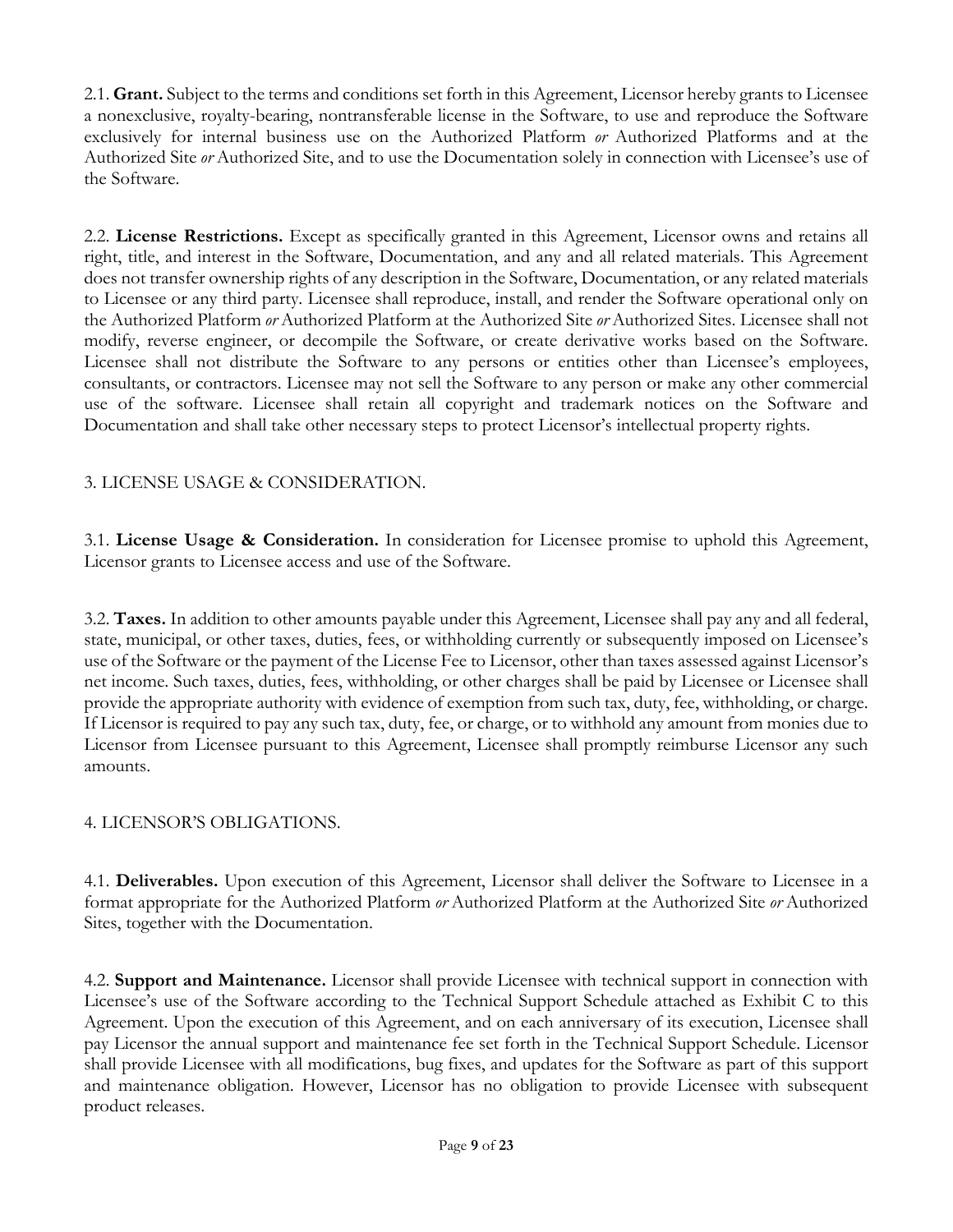### 5. TERM AND TERMINATION.

5.1. **Term.** This Agreement, and the license granted under this Agreement, becomes effective on the date set forth in Section 10.11, below. Unless sooner terminated as set forth in Sections 5.2 and 5.3, below, the Agreement shall continue in effect until the expiration of Licensor's rights in the Software.

5.2. **Termination for Convenience.** Licensee may terminate the Agreement at any time and from time to time on thirty (30) days' prior written notice to Licensor. This Termination of Convenience paragraph does not apply for annual prepaid subscriptions.

5.3. **Termination for Cause.** Either party, as applicable, shall have the right, in addition, and without prejudice to any other rights or remedies, to terminate this Agreement as follows:

5.3.1. by Licensor, upon fifteen (15) days' written notice, if Licensee fails to pay the amounts due to Licensor pursuant to this Agreement;

5.3.2. by Licensor, upon fifteen (15) days' written notice, if there is a change in control of Licensee, whether by sale of assets, stock, or otherwise;

5.3.3. by either party for any material breach of this Agreement, other than failure to make payments under Section 3, that is not cured within ten (10) days of receipt by the party in default of a notice specifying the breach and requiring its cure; or

5.3.4. by either party, immediately upon written notice, if: (a) all or a substantial portion of the assets of the other party are transferred to an assignee for the benefit of creditors, to a receiver, or to a trustee in bankruptcy; (b) a proceeding is commenced by or against the other party for relief under bankruptcy or similar laws and such proceeding is not dismissed within sixty (60) days; or (c) the other party is adjudged bankrupt.

5.4. **Rights on Termination.** Licensor has and reserves all rights and remedies that it has by operation of law or otherwise to enjoin the unlawful or unauthorized use of Software or Documentation. On termination all rights granted to Licensee under this Agreement cease and Licensee will promptly cease all use and reproduction of the Software and Documentation, and Licensee will promptly return all copies of the Software to Licensor or destroy all of Licensee's copies of the Software and so certify to Licensor in writing within fourteen (14) days of termination. Sections 2.1, 6, 7, and 8 will survive termination or expiration of this Agreement as will any cause of action or claim of either party, whether in law or in equity, arising out of any breach or default.

# 6. WARRANTIES, DISCLAIMER, AND LIMITATIONS.

6.1. **Warranties.** Licensor hereby warrants to Licensee that: (a) Licensor is the owner of the Software and the Documentation or has the right to grant to Licensee the license to use the Software and Documentation in the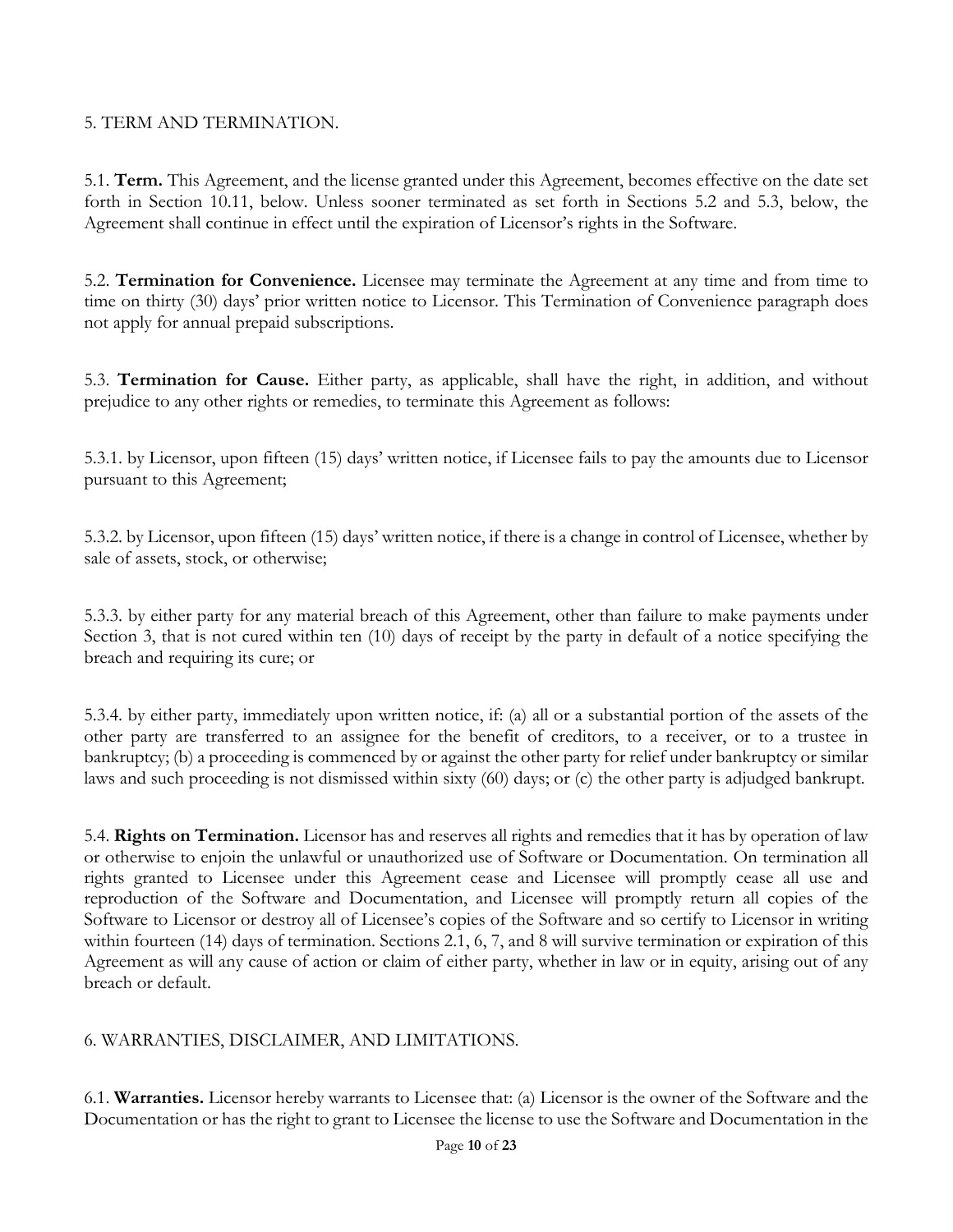manner and for the purposes set forth in this Agreement without violating any rights of a third party; and (b) the media containing the Software will be free from defects for a period of thirty (30) days from the date of delivery to Licensee, provided that this warranty does not cover defects in the media due to Licensee's misuse of the Software media or an accident subsequent to delivery to Licensee.

6.2. **Disclaimer.** THE WARRANTIES SET FORTH IN SECTION 6.1, ABOVE, ARE IN LIEU OF, AND THIS AGREEMENT EXPRESSLY EXCLUDES, ALL OTHER WARRANTIES, EXPRESS OR IMPLIED, ORAL OR WRITTEN, INCLUDING, WITHOUT LIMITATION: (a) ANY WARRANTY THAT THE SOFTWARE IS ERROR-FREE, WILL OPERATE WITHOUT INTERRUPTION, OR IS COMPATIBLE WITH ALL EQUIPMENT AND SOFTWARE CONFIGURATIONS; (b) ANY AND ALL IMPLIED WARRANTIES OF MERCHANTABILITY; AND (c) ANY AND ALL WARRANTIES OF FITNESS FOR A PARTICULAR PURPOSE.

6.3. **Remedies on Breach of Warranty.** In the event of any breach of the warranty set forth in Section 6.1, Licensee's exclusive remedy shall be for Licensor to promptly replace defective Software media; if Licensor is unable to replace the media within thirty (30) days of notification by Licensee of a defect, Licensee's sole remedy is to terminate this Agreement, at which time Licensor will refund any and all license or other fees paid by Licensee pursuant to this Agreement.

6.4. **Limitation of Liability.** LICENSOR IS NOT LIABLE FOR ANY INDIRECT, INCIDENTAL, SPECIAL, OR CONSEQUENTIAL DAMAGES, INCLUDING THE LOSS OF PROFITS, REVENUE, DATA, OR USE OR COST OF PROCUREMENT OF SUBSTITUTE GOODS INCURRED BY LICENSEE OR ANY THIRD PARTY, WHETHER IN AN ACTION IN CONTRACT OR TORT OR BASED ON A WARRANTY, EVEN IF LICENSOR OR ANY OTHER PERSON HAS BEEN ADVISED OF THE POSSIBILITY OF SUCH DAMAGES. LICENSOR'S LIABILITY FOR DAMAGES UNDER THIS AGREEMENT SHALL NOT EXCEED THE AMOUNTS ACTUALLY PAID BY LICENSEE TO LICENSOR UNDER THIS AGREEMENT.

6.5. **Limitations Period.** No action arising out of or in connection with this Agreement or the transactions contemplated by the Agreement may be brought by Licensee against Licensor more than one (1) year after the action accrues.

# 7. INDEMNITY.

7.1. **Licensee Indemnity.** Licensee is responsible and indemnifies and holds Licensor harmless for any and all losses, liability, or damages arising out of, or incurred in connection with, Licensee's use or reproduction of the Software pursuant to this Agreement.

# 8. CONFIDENTIALITY.

8.1. **Confidentiality.** Licensee acknowledges that the Software and Documentation, and all information relating to the business and operations of the Licensor that Licensee learns or has learned during or prior to the term of this Agreement, may be the valuable, confidential, and proprietary information of the Licensor. During the period this Agreement is in effect, and at all times afterwards, Licensee, and its employees,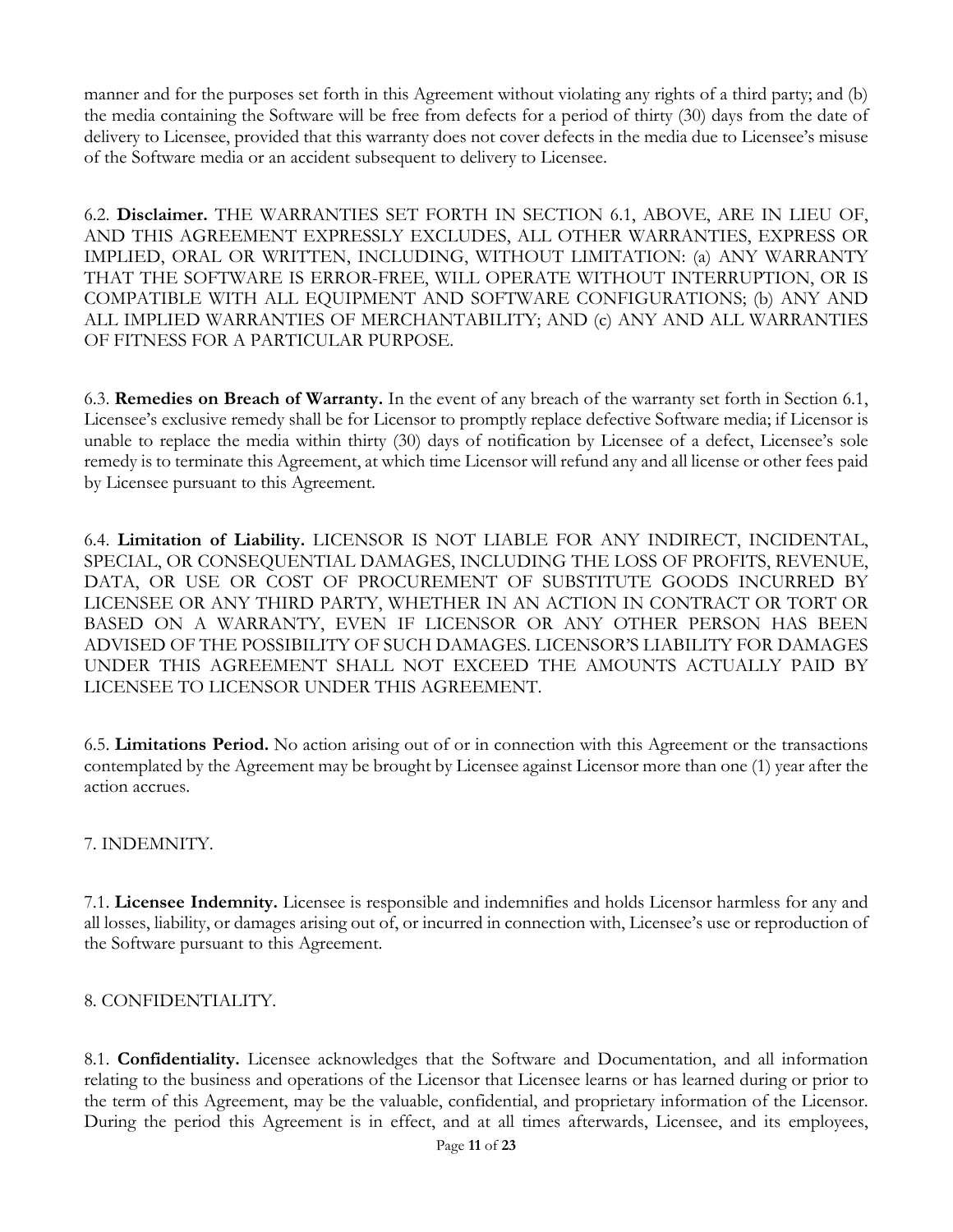contractors, consultants, and agents, will: (a) safeguard the confidential information with the same degree of care that it uses to protect its own confidential information; (b) maintain the confidentiality of this information; (c) not use the information except as permitted under this Agreement; and (d) not disseminate, disclose, sell, publish, or otherwise make available the information to any third party without the prior written consent of Licensor.

8.2. **Limitations on Confidentiality Restrictions.** Section 8.1 does not apply to any information that: (a) is already lawfully in the receiving party's possession (unless received pursuant to a nondisclosure agreement); (b) is or becomes generally available to the public through no fault of the receiving party; (c) is disclosed to the receiving party by a third party who may transfer or disclose such information without restriction; (d) is required to be disclosed by the receiving party as a matter of law (provided that the receiving party will use all reasonable efforts to provide the disclosing party with prior notice of such disclosure and to obtain a protective order therefor); (e) is disclosed by the receiving party with the disclosing party's approval; and (f) is independently developed by the receiving party without any use of confidential information. In all cases, the receiving party will use all reasonable efforts to give the disclosing party ten (10) days' prior written notice of any disclosure of information under this agreement.

8.3. **Injunctive Relief for Breach.** Licensor and Licensee acknowledge that any breach of Section 8.1 by a receiving party will irreparably harm the disclosing party. Accordingly, in the event of a breach, the disclosing party is entitled to promptly seek injunctive relief in addition to any other remedies that the disclosing party may have at law or in equity.

# 9. INTENTIONALLY DELETED

### 10. GENERAL.

10.1. **Assignment.** Licensee may not assign, sublicense, or transfer Licensee's rights or delegate its obligations under this Agreement without Licensor's prior written consent, which will not be unreasonably withheld. This Agreement shall be binding upon the successors and assigns of the parties to this Agreement.

10.2. **Entire Agreement.** This Agreement, along with the Exhibits attached and referenced in this Agreement, constitutes the final and complete understanding between the parties, and replaces and supersedes all previous oral or written agreements, understandings, or arrangements between the parties with respect to the subject matter contained in this Agreement.

10.3. **Waiver.** This Agreement may not be modified or amended except in a writing signed by an authorized officer of each party. The failure of either party to enforce any provision of this Agreement shall not be deemed a waiver of the provisions or of the right of such party thereafter to enforce that or any other provision.

10.4. **Notices.** Except as otherwise provided in this Agreement, notices required to be given pursuant to this Agreement shall be effective when received, and shall be sufficient if given in writing, hand-delivered, sent by facsimile with confirmation of receipt, sent by First Class Mail, return receipt requested (for all types of correspondence), postage prepaid, or sent by overnight courier service and addressed as follows: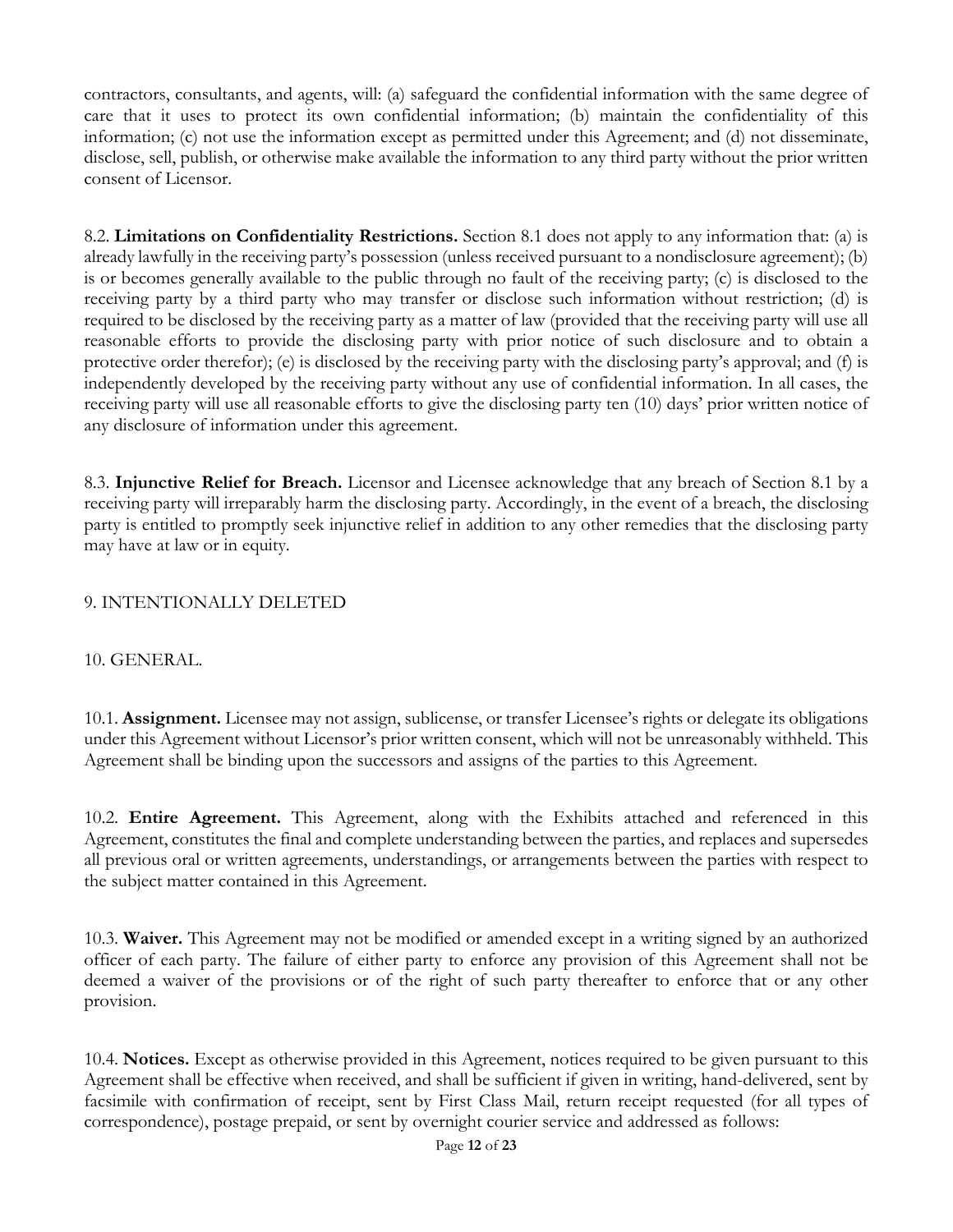10.5. **Publicity.** Without the prior written consent of the other party, neither party shall disclose the terms and conditions of this Agreement, except disclosure may be made as is reasonably necessary to the disclosing party's bankers, attorneys, or accountants or except as may be required by law.

10.6. **Independent Contractor.** Nothing in this Agreement shall be deemed to create an employer-employee, principal-agent, or joint venture relationship. Neither party shall have the authority to enter into any contracts on behalf of the other party.

10.7. **Governing Law and Jurisdiction.** This Agreement shall be governed by and construed in accordance with the laws of the State of California without regard for conflict of law.

10.8. **Severability.** In case any provision of this Agreement is held to be invalid, unenforceable, or illegal, the provision will be severed from this Agreement, and such invalidity, unenforceability, or illegality will not affect any other provisions of this Agreement.

10.9. **Arbitration.** In the event of any dispute between the parties arising out of this Agreement, the dispute shall be resolved in San Luis Obispo County by arbitration under the Commercial rules of the American Arbitration Association by an arbitrator agreed upon in writing by the parties. In the event the parties cannot agree upon the choice of an arbitrator, each party shall appoint one individual representative and the two party representatives shall, between themselves, chose an arbitrator.

10.10. **Attorney's Fees.** In the event of any dispute between the parties arising out of this Agreement, the Licensor party shall be entitled, in addition to any other rights and remedies it may have, to recover its reasonable attorney's fees and costs.

Fulfillment services agreement

This Fulfillment Services Agreement (the "Agreement") dated as of [date], by and between Exchange Collective, a California corporation located at 815 Sloan Terrace Santa Maria, CA, 93455 (the "EXC") and Fulfillment Brand, Manufacturer, Wholesaler [name of corporation], a [name of state] corporation (collectively " $FB$ ").

### Witnesseth

WHEREAS, EXC has created proprietary software that assists FB marketing to brick and mortar type retail stores. EXC software provides FB a portal to upload inventory and products to their platform. Such product and inventory uploaded will be displayed on EXC and available for consumers for purchase at all EXC authorized retail stores. EXC shall provide support and training to FB at an as needed basis.

WHEREAS, FB is a provider of various services to the direct response industry, including, but not limited to,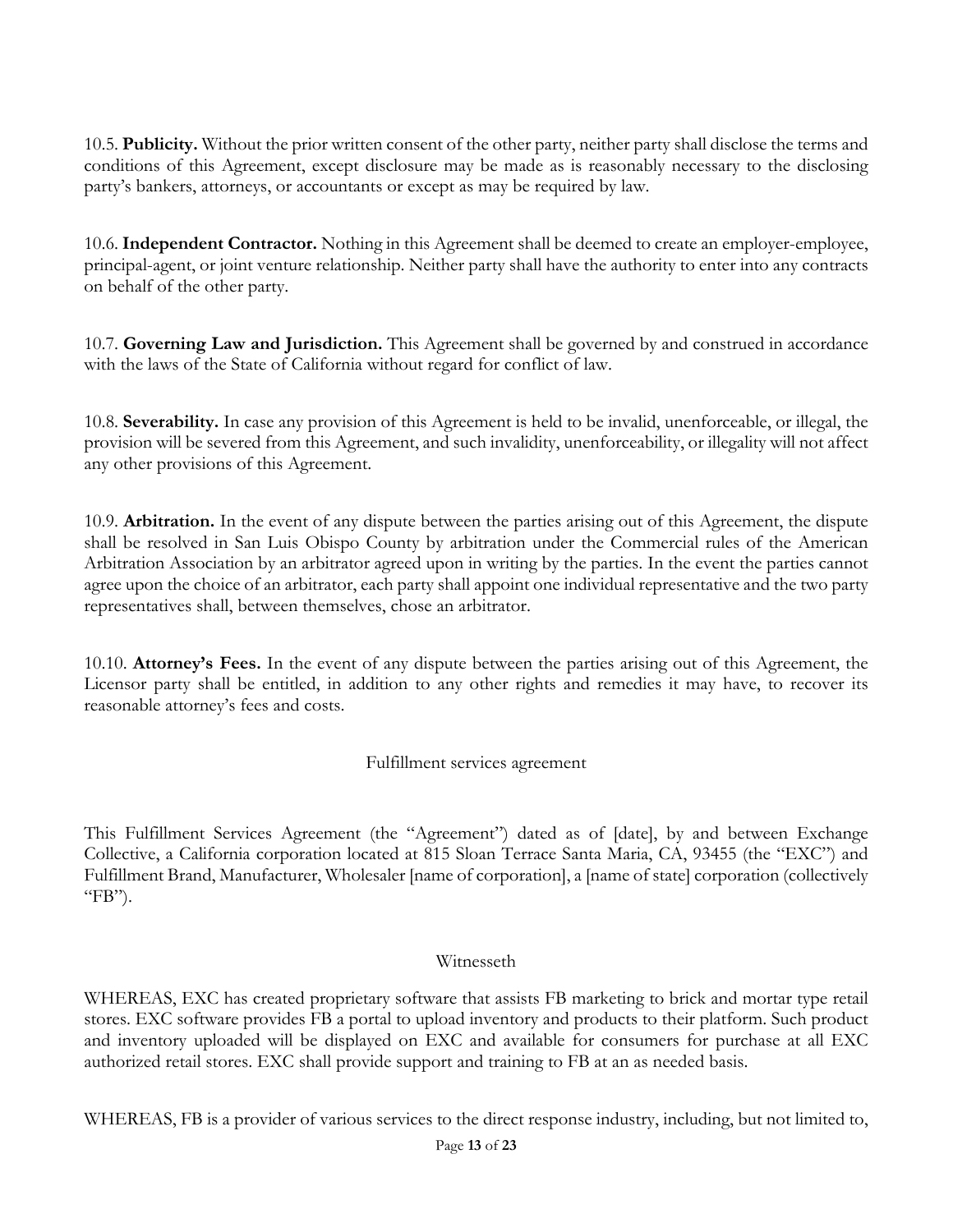order entry; data processing; customer service; pick, pack, and ship; order fulfillment; warehousing and storage; and returns processing, and FB will provide some or all of these services to the EXC as more particularly described herein (the "Services"); and

WHEREAS, the EXC desires that FB provide Services in connection with the operation of its direct response business and FB desires to provide such Services to the EXC.

NOW, THEREFORE, in consideration of the mutual promises and conditions contained herein, and other good and valuable consideration, the receipt and sufficiency of which is hereby acknowledged, the parties hereto hereby agree as follows:

# 1. Appointment

The EXC hereby appoints FB as a provider of Services in connection with the terms and conditions set forth in this Agreement.

### 2. Services

During the Term and subject to the terms hereof, FB shall provide to the EXC the Services as set forth and more fully described in Exhibit A hereto.

Fulfiller Brands ("FB") shall upload and maintain current inventory of product through the Exchange Collective App ("EXC"). Once a product is ordered through EXC, FB will immediately receive notification form EXC. The EXC order notification will provide FB with all the essential requirements to fulfill the order such as a sku, color, size, and customer's contact information for shipping. FB shall procure such order and mail the product within in two business day thereof. EXC is obligated to provide payment to FB's financial account at a minimum of three (3) times per month.

# 4. Financial Payment Model

In consideration for performance of the Services during the Term (as defined hereinafter), the EXC will pay to FB the following fees and charges as provided for in Exhibit B.

### 5. Inventory & Orders

Merchandise inventory and orders shall be handled and processed as follows:

(a) In order for FB to procure an EXC order, EXC shall provide the requisite information needed to place such order. If EXC fails to provide FB with the requisite information to procure an order, than FB shall notify EXC within twenty-four (24) hours of any information that is outstanding.

(b) FB shall ship all EXC orders within two business calendar days from receipt of order. If FB cannot ship order within the allotted time listed above than FB shall notify EXC within twenty-four (24) hours.

(c) At a minimum of once per day, FB shall accurately upload and update any and all available inventory to the EXC software.

(d) EXC acknowledges and the FB agrees that the FB shall be solely responsible for selecting, purchasing,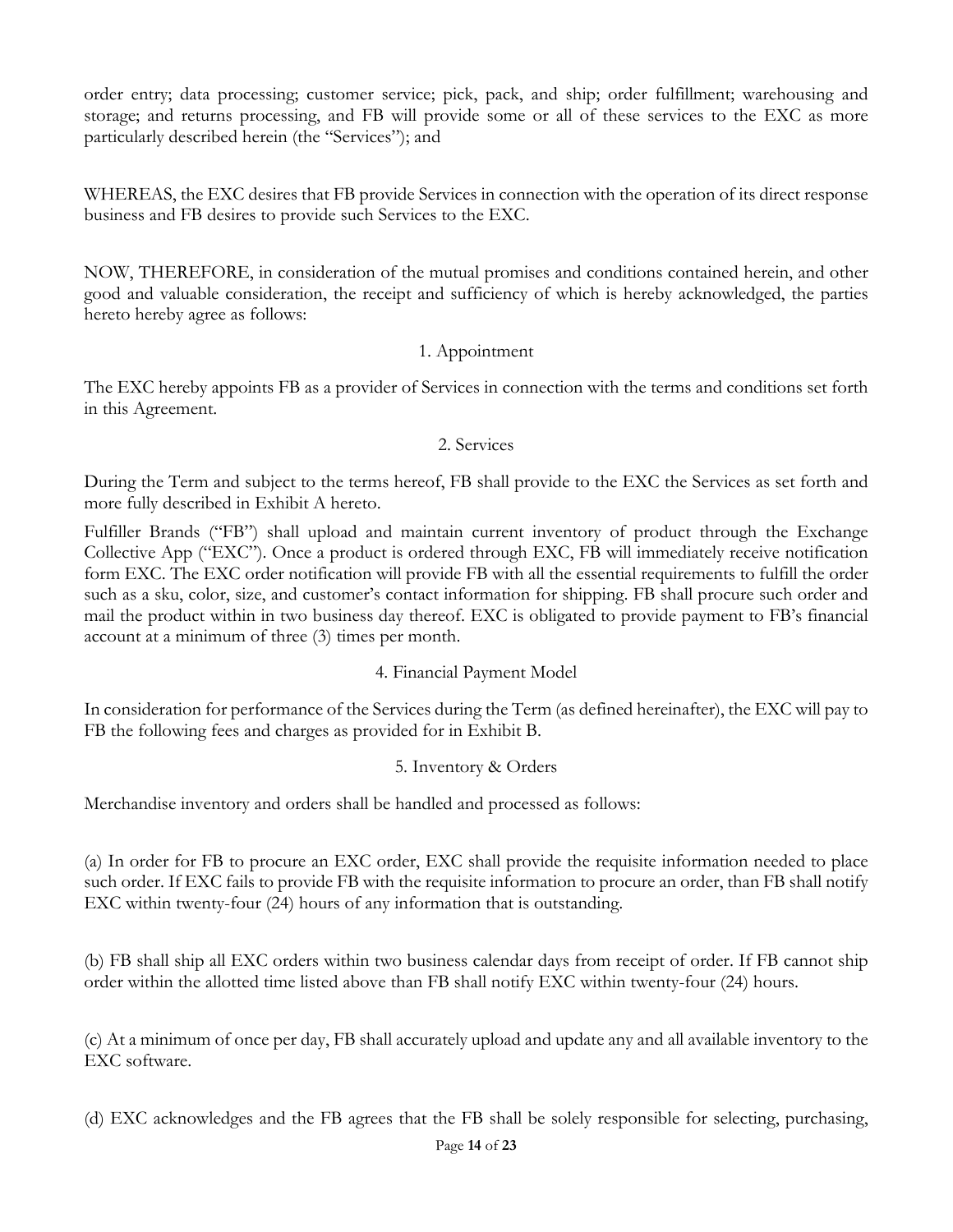paying for, and arranging for the shipment of Merchandise to customer.

(e) In the event that items shipped by FB to customers are damaged or lost in shipment, FB Center agrees to notify the EXC, store damaged and returned Merchandise pending inspection by the carrier, and file tracers for the lost shipments and claims for damaged and lost shipments which originated from FB.

### Warranty and Return Policy

Most of the products and services available through our site are covered under the FB's warranty, which is detailed in the product's description. If applicable, FB's warranties apply from the date of shipment. EXC does operate or control the products or services offered by the FB participating on our site, and FB agrees that under no circumstances will EXC be liable for any damages arising out of the failure of FB to fulfill its obligations under any warranty, repair, customer support or similar policies covering products and services that may be purchased through our site.

EXC does not offer any warranties with respect to the products and services available through our site. EXC does offer a 30-day return policy on selected items based on FB return policies. Additionally, EXC does provide product support through their Return Department division ("Return"). To return products, consumers must call [designation of telephone number] or e-mail our Returns Department at [e-mail address of Returns Department] to obtain a Return Merchandise Authorization (RMA) number before shipping their product. NO returns of any type will be accepted without an RMA number. EXC's Return will collect the following information when a consumer requests a RMA number: customer name, invoice or order number, SKU number, and nature of the problem.

To expedite the processing of a refund or credit, we ask that products be returned within 30 days of the date that EXC issues a RMA. All returned products MUST be 100% complete, contain ALL original boxes and packing materials, have original UPC codes on the manufacturer boxes, and contain all manuals, blank warranty and registration cards,  $CD(s)$ , diskette(s), and other accessories and documentation provided by the manufacturer. Consumers are responsible for shipping charges on returned items. You must insure the shipment or accept the risk of loss or damage during shipment. EXC recommends to the customer to fully insure return shipment against loss or damage and that customer use a carrier that can provide FB with proof of delivery for your protection.

If consumer's order arrives in a damaged condition, consumer must save the merchandise AND the original box and packing it arrived in, and notify EXC immediately to arrange for a carrier inspection and a pick up of the damaged merchandise.

### 6. Force Majeure

Neither FB nor the EXC shall be liable for any delay or failure in performance under this Agreement or interruption of service resulting, directly or indirectly, from acts of God, civil or military authority, act of public enemies, war, accidents, fire, explosions, earthquakes, floods, the elements, strikes, or any similar cause beyond the reasonable control of such party (a "Force Majeure"), so long as, following the cessation of such cause, such party uses its reasonable efforts to resume its performance hereunder. If FBis unable to perform the Services due to a Force Majeure, then FB may out-source Services on a temporary basis pursuant Section 4 hereof.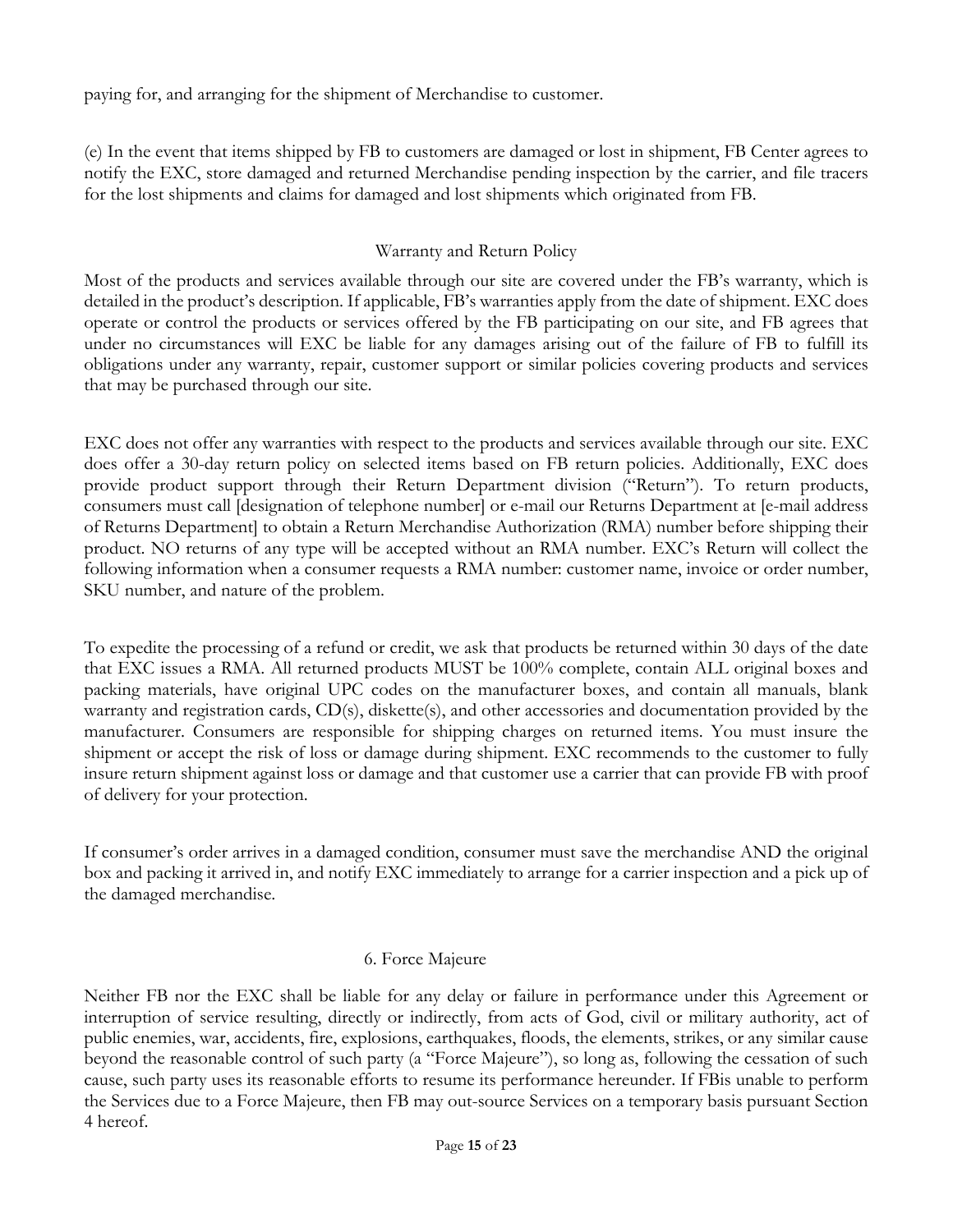### 7. Representations and Warranties

### (a) FB and the EXC

FB and the EXC each hereby individually represent and warrant that: (i) it has the full authority and legal right to carry out the terms of this Agreement; (ii) the terms of this Agreement will not violate the terms of any agreement, contract, or other instrument to which it is a party and no consent or authorization of any other person, firm, or corporation is a condition precedent to this Agreement; (iii) it has taken all action necessary to authorize the execution and delivery of this Agreement; and (iv) this Agreement is a legal, valid, and binding obligation of FB and the EXC, as the case may be, enforceable in accordance with its terms, except as limited by bankruptcy and other laws of general application relating to or affecting the enforcement of creditors' rights.

#### (b) Fulfillment Center

FB hereby warrants and represents that:

(i) to its knowledge, FB is in compliance in all material respects with all applicable laws relating to employment and employment practices, terms and conditions of employment, wages and hours, and occupational safety and health and is not engaged in any unfair labor practice within the meaning of any applicable law; there is no unfair labor practice, charge, or complaint or any other matter against or involving FB pending or, to the knowledge of the Fulfillment Center, threatened before any labor relations board (or equivalent agency having jurisdiction), any court of law or any arbitration board; there is no labor strike, dispute, slowdown, or stoppage actually pending or, to its knowledge, threatened against Fulfillment Center; and FB has not experienced any organized work stoppage or other labor difficulty; and

(ii) there are no disputes with underwriters under Fulfillment Center's insurance policies; each such policy is valid and enforceable in accordance with its terms and is in full force and effect; there exists no Default by FB under any such policy, and there has been no misrepresentation or inaccuracy in any application therefor, which Default, misrepresentation, or inaccuracy would give the insurer the right to terminate such policy, binder, or fidelity bond or to refuse to pay a claim thereunder; and FB has received no notice of cancellation or nonrenewal of any such policy.

### (c) The EXC

The EXC hereby warrants and represents that:

(i) it has, to the best of its knowledge, and will use its best efforts to continue to have for the Term of this Agreement, all necessary authority from all of the corporations, partnerships, and individuals whose products are offered for sale in any of the EXC's catalogs, to use their trademarks, service marks, and other intellectual property for the purposes of conducting the EXC's business. The EXC's business as conducted or as currently proposed to be conducted does not and will not, to the best of the EXC's knowledge, cause the EXC to infringe or violate any patents, trademarks, service marks, trade names, copyrights, licenses, trade secrets, or other intellectual property rights of any other person or entity.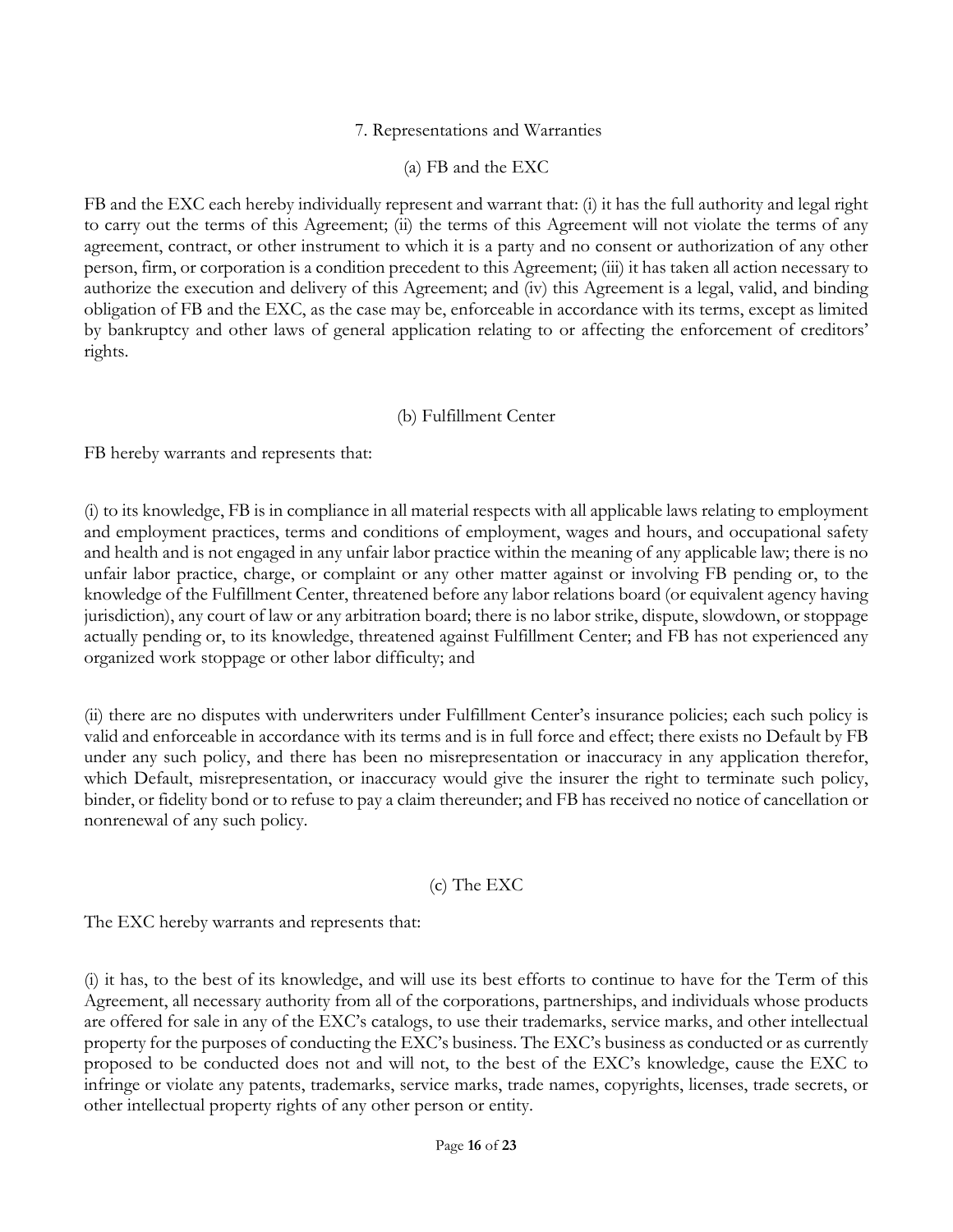#### 8. Compliance with Laws

The EXC and FB shall comply with all laws, rules, and regulations, whether local, state, or federal, applicable to the sale of Merchandise and to the providing of Services, but only to the extent such laws, rules and regulations are applicable to it, including without limitation the applicable postal regulations and the Federal Trade Commission Rules on Mail Order Merchandise.

#### 9. Confidentiality

(a) In the course of its performance of this Agreement, it is anticipated that FB and the EXC will come into possession of certain proprietary information belonging to the other, including but not limited to (i) in the case of the EXC, marketing records, merchandising records, customer records, and mailing lists and (ii) in the case of Fulfillment Center, its financial condition, cost structures, allocation and pass through procedures, staffing levels, systems information, and general business plans (all such information relating to the EXC or FB being "Confidential Information" and the party to whom such Confidential Information relates being the "Proprietary Party"). FB and the EXC agree that each will not, during the Term hereof or thereafter, willfully or through gross negligence divulge, furnish, disclose, or make accessible to any third party any of the other's Confidential Information unless otherwise instructed by the Proprietary Party in writing; provided, however, that Confidential Information shall not include any information which (i) at the time of disclosure by the other party or thereafter is generally available to and known by the public other than as a result of its disclosure by such party, (ii) was available to the other party on a nonconfidential basis from a source other than the Proprietary Party, provided that such source is not bound by a confidentiality agreement, or contractual or fiduciary obligation with the Proprietary Party, or (iii) has been independently acquired or developed by the other party without violating any obligations under this Agreement, or of any other agreement between the EXC and FB or by which either party is bound for the benefit of the other party.

(b) FB agrees that the EXC's mailing list will not be made available for use by Fulfillment Center, its affiliates, or anyone else without the EXC's specific prior written permission for each occurrence of such use

IN WITNESS WHEREOF, the EXC has executed this Agreement effective the date first above written and FB has executed and accepted this Agreement effective the same date.

# **COMPUTER SOFTWARE LICENSE RETAIL AGREEMENT**

# **RECITALS**

A. Licensor develops and markets computer software applications to increase point of sale services at the retail level, including Exchange Collective App, also known as EXC App (the "Software"), which is more particularly described in the user manuals and other written materials created by Licensor to describe the functionality and use of the Software (the "Documentation"); and

B. Licensee desires to acquire a license to use for its internal business purposes only, and Licensor desires to grant Licensee the license.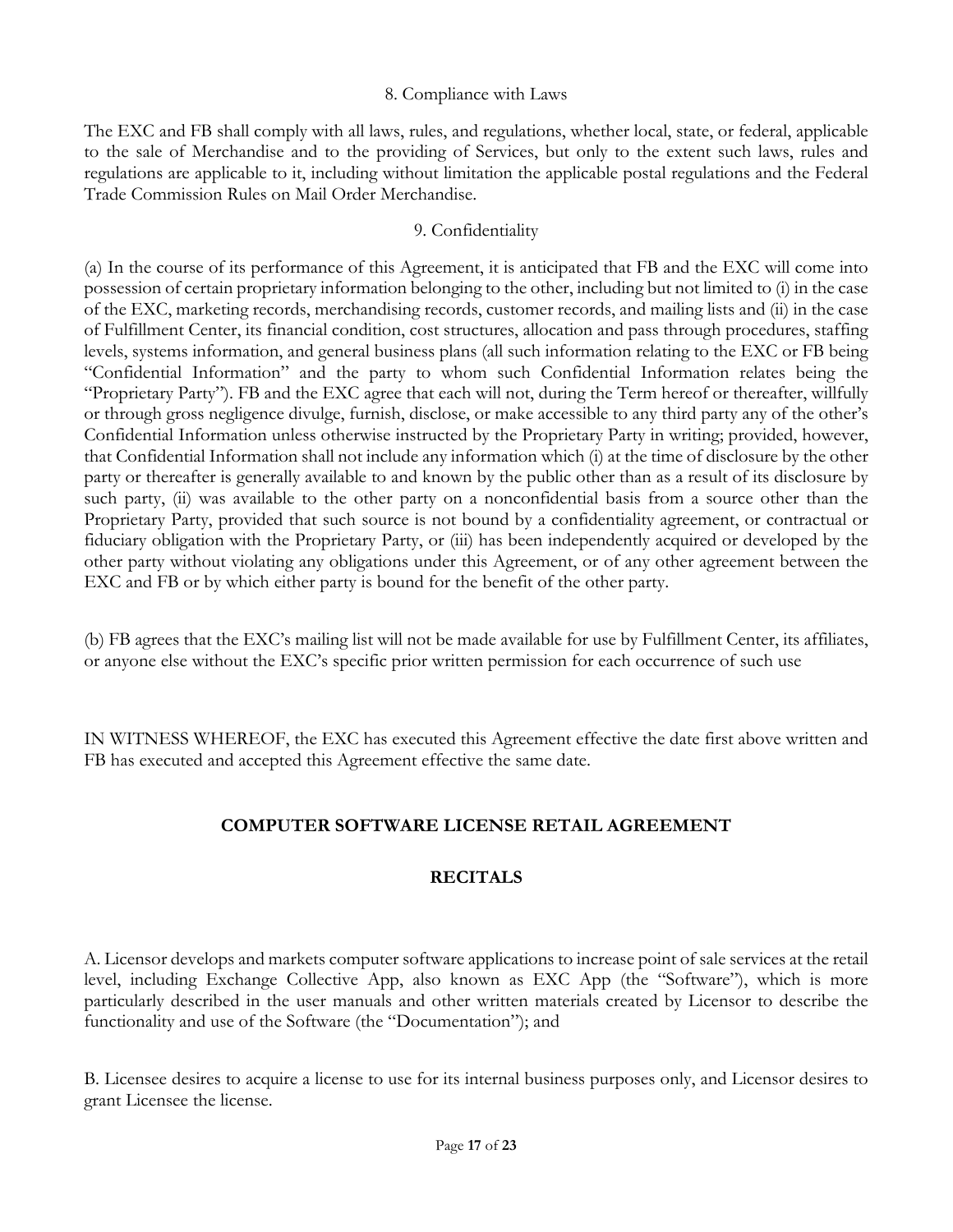THEREFORE, for valuable consideration, receipt of which is hereby acknowledged, the parties agree as follows:

# 1. DEFINITIONS.

1.1. "Authorized Platform" means an operating system used for mobile devices manufactured by Apple incorporated ("IOS"), on which Licensee is authorized to use the Software pursuant to this Agreement.

1.2. "Authorized Site" means a location at which Licensee is authorized to use the Software. A list of the Authorized Sites is set forth in Exhibit A, attached to this Agreement and incorporated by this reference.

1.3. "Documentation" means all user manuals and other written material created by Licensor to describe the functionality or assist in the use of the Software. A list of the Documentation provided with the Software is set forth in Exhibit D.

1.4. "Licensee" means \_\_\_\_\_\_\_\_*[name of licensee and type of entity]* and includes any employee, or contractor of Licensee, provided that the employee, or contractor is using the Software in the performance of his or her duties as an employee, or contractor of Licensee.

1.5. "License Fee" means the fee to be paid by Licensee to Licensor as consideration for the license granted under this Agreement and the right to use the Software and the Documentation. The License Fee is set forth in Exhibit B, attached to this Agreement and incorporated by this reference.

1.6. "Licensor" means Exchange Collective, a Deleware Corporation.

1.7. "Software" means the computer program or programs marketed and sold as EXC in object code form only, and the Documentation. Software includes any updates, modification, bug fixes, updates, enhancements, or other modifications. It does not include any version of the Software that constitutes a separate product because of differences in function or features.

1.8. "Technical Support Schedule" means the description of the technical support and maintenance provided by Licensor in connection with Licensee's use of the Software, and a schedule of the fees charged by Licensor for such support and maintenance. The Technical Support Schedule and Manual is set forth in Exhibit C, attached to this Agreement and incorporated by this reference.

# 2. GRANT OF LICENSE.

2.1. **Grant.** Subject to the terms and conditions set forth in this Agreement, Licensor hereby grants to Licensee a nonexclusive, royalty-bearing, nontransferable license in the Software, to use and reproduce the Software exclusively for internal business use on the Authorized Platform *or* Authorized Platforms and at the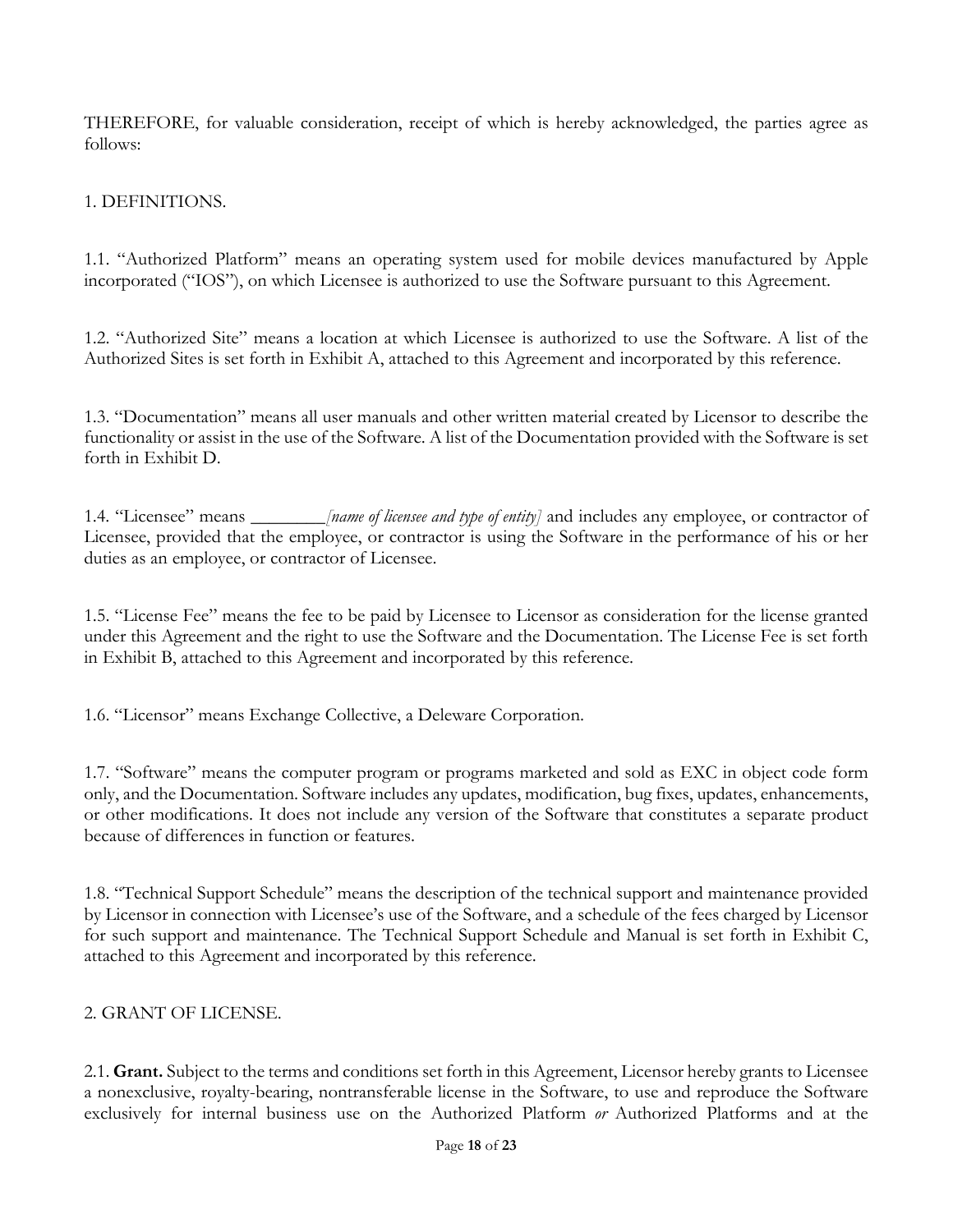Authorized Site *or* Authorized Site, and to use the Documentation solely in connection with Licensee's use of the Software.

2.2. **License Restrictions.** Except as specifically granted in this Agreement, Licensor owns and retains all right, title, and interest in the Software, Documentation, and any and all related materials. This Agreement does not transfer ownership rights of any description in the Software, Documentation, or any related materials to Licensee or any third party. Licensee shall reproduce, install, and render the Software operational only on the Authorized Platform *or* Authorized Platform at the Authorized Site *or* Authorized Sites. Licensee shall not modify, reverse engineer, or decompile the Software, or create derivative works based on the Software. Licensee shall not distribute the Software to any persons or entities other than Licensee's employees, consultants, or contractors. Licensee may not sell the Software to any person or make any other commercial use of the software. Licensee shall retain all copyright and trademark notices on the Software and Documentation and shall take other necessary steps to protect Licensor's intellectual property rights.

# 3. LICENSE FEES.

3.1. **License Fees.** In consideration for the License granted to Licensee under this Agreement, Licensee shall pay Licensor a License Fee, as set forth on the License Fee Schedule, attached as Exhibit B to this Agreement. All amounts not paid within ten (10) days of the date on which payment is due *or* the date shown on the License Fee Schedule shall bear interest at the lesser of ten percent (10%) per month or the highest amount allowed by law.

3.2. **Taxes.** In addition to other amounts payable under this Agreement, Licensee shall pay any and all federal, state, municipal, or other taxes, duties, fees, or withholding currently or subsequently imposed on Licensee's use of the Software or the payment of the License Fee to Licensor, other than taxes assessed against Licensor's net income. Such taxes, duties, fees, withholding, or other charges shall be paid by Licensee or Licensee shall provide the appropriate authority with evidence of exemption from such tax, duty, fee, withholding, or charge. If Licensor is required to pay any such tax, duty, fee, or charge, or to withhold any amount from monies due to Licensor from Licensee pursuant to this Agreement, Licensee shall promptly reimburse Licensor any such amounts.

# 4. LICENSOR'S OBLIGATIONS.

4.1. **Deliverables.** Upon execution of this Agreement, Licensor shall deliver the Software to Licensee in a format appropriate for the Authorized Platform *or* Authorized Platform at the Authorized Site *or* Authorized Sites, together with the Documentation.

4.2. **Support and Maintenance.** Licensor shall provide Licensee with technical support in connection with Licensee's use of the Software according to the Technical Support Schedule attached as Exhibit C to this Agreement. Upon the execution of this Agreement, and on each anniversary of its execution, Licensee shall pay Licensor the annual support and maintenance fee set forth in the Technical Support Schedule. Licensor shall provide Licensee with all modifications, bug fixes, and updates for the Software as part of this support and maintenance obligation. However, Licensor has no obligation to provide Licensee with subsequent product releases.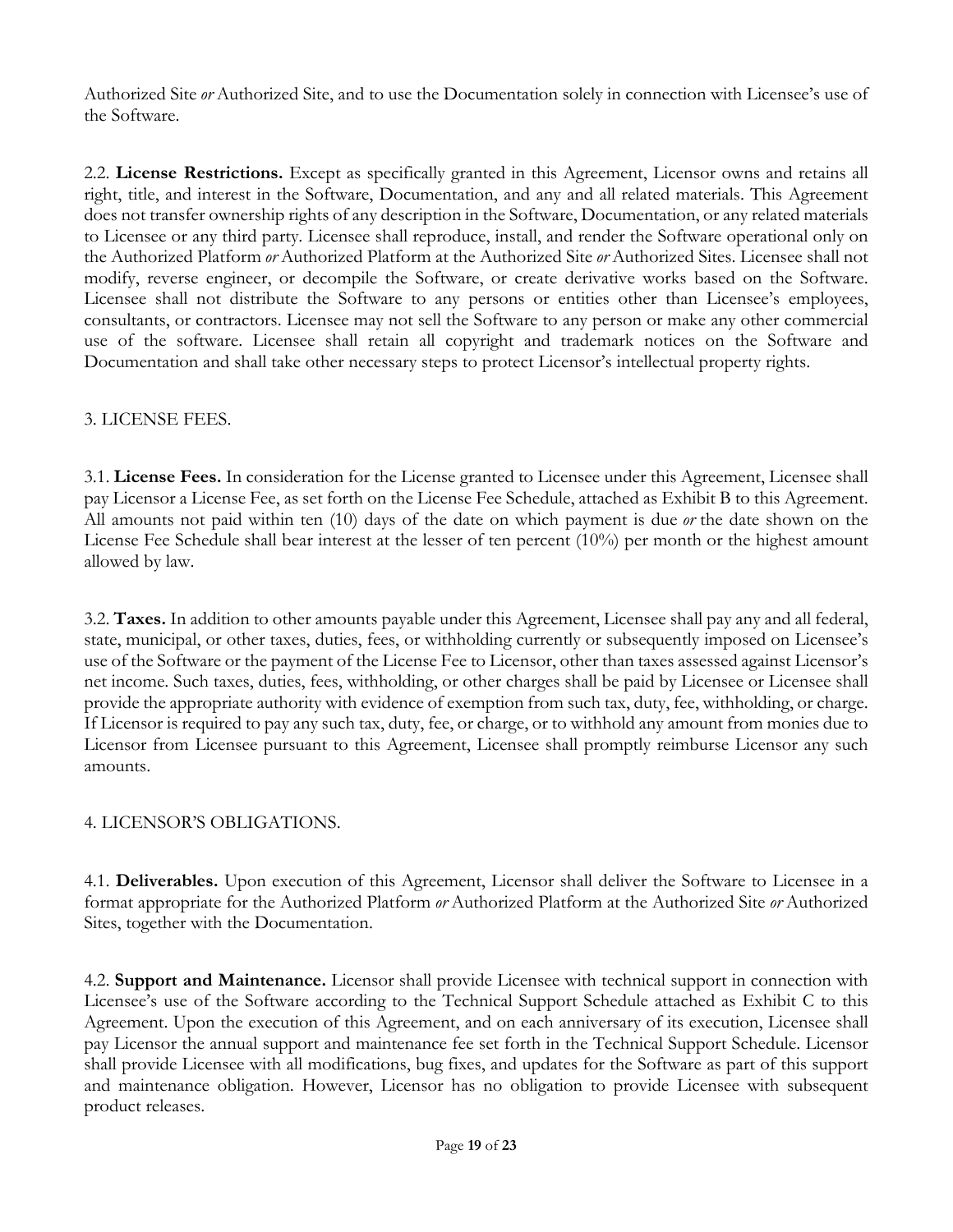### 5. TERM AND TERMINATION.

5.1. **Term.** This Agreement, and the license granted under this Agreement, becomes effective on the date set forth in Section 10.11, below. Unless sooner terminated as set forth in Sections 5.2 and 5.3, below, the Agreement shall continue in effect until the expiration of Licensor's rights in the Software.

5.2. **Termination for Convenience.** Licensee may terminate the Agreement at any time and from time to time on thirty (30) days' prior written notice to Licensor. This Termination of Convenience paragraph does not apply for annual prepaid subscriptions.

5.3. **Termination for Cause.** Either party, as applicable, shall have the right, in addition, and without prejudice to any other rights or remedies, to terminate this Agreement as follows:

5.3.1. by Licensor, upon fifteen (15) days' written notice, if Licensee fails to pay the amounts due to Licensor or is in breach of this Agreement;

5.3.2. by Licensor, upon fifteen (15) days' written notice, if there is a change in control of Licensee, whether by sale of assets, stock, or otherwise;

5.3.3. by either party for any material breach of this Agreement, other than failure to make payments under Section 3, that is not cured within ten (10) days of receipt by the party in default of a notice specifying the breach and requiring its cure; or

5.3.4. by either party, immediately upon written notice, if: (a) all or a substantial portion of the assets of the other party are transferred to an assignee for the benefit of creditors, to a receiver, or to a trustee in bankruptcy; (b) a proceeding is commenced by or against the other party for relief under bankruptcy or similar laws and such proceeding is not dismissed within sixty (60) days; or (c) the other party is adjudged bankrupt.

5.4. **Rights on Termination.** Licensor has and reserves all rights and remedies that it has by operation of law or otherwise to enjoin the unlawful or unauthorized use of Software or Documentation. On termination all rights granted to Licensee under this Agreement cease and Licensee will promptly cease all use and reproduction of the Software and Documentation, and Licensee will promptly return all copies of the Software to Licensor or destroy all of Licensee's copies of the Software and so certify to Licensor in writing within fourteen (14) days of termination. Sections 2.1, 6, 7, and 8 will survive termination or expiration of this Agreement as will any cause of action or claim of either party, whether in law or in equity, arising out of any breach or default.

# 6. WARRANTIES, DISCLAIMER, AND LIMITATIONS.

6.1. **Warranties.** Licensor hereby warrants to Licensee that: (a) Licensor is the owner of the Software and the Documentation or has the right to grant to Licensee the license to use the Software and Documentation in the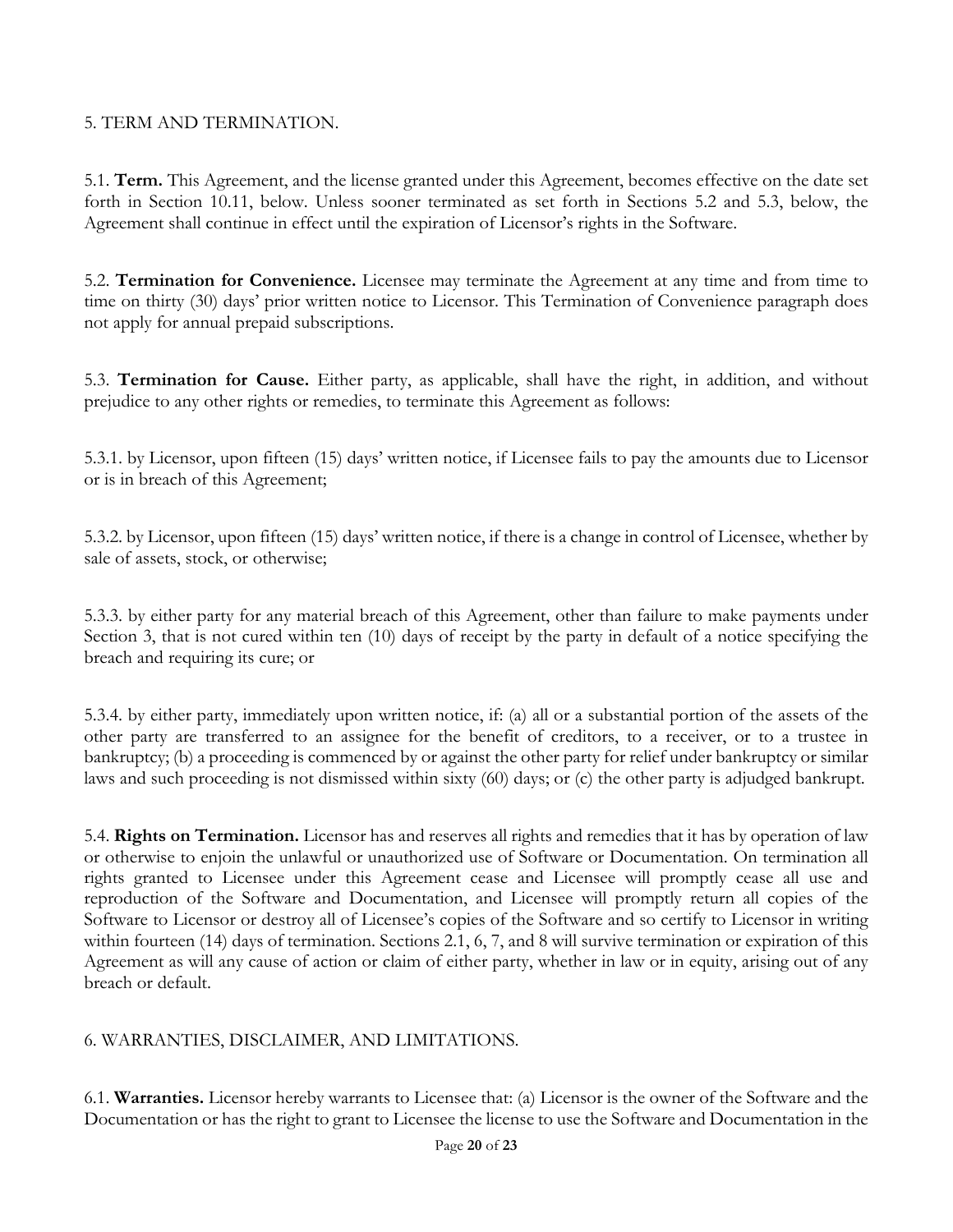manner and for the purposes set forth in this Agreement without violating any rights of a third party; and (b) the media containing the Software will be free from defects for a period of thirty (30) days from the date of delivery to Licensee, provided that this warranty does not cover defects in the media due to Licensee's misuse of the Software media or an accident subsequent to delivery to Licensee.

6.2. **Disclaimer.** THE WARRANTIES SET FORTH IN SECTION 6.1, ABOVE, ARE IN LIEU OF, AND THIS AGREEMENT EXPRESSLY EXCLUDES, ALL OTHER WARRANTIES, EXPRESS OR IMPLIED, ORAL OR WRITTEN, INCLUDING, WITHOUT LIMITATION: (a) ANY WARRANTY THAT THE SOFTWARE IS ERROR-FREE, WILL OPERATE WITHOUT INTERRUPTION, OR IS COMPATIBLE WITH ALL EQUIPMENT AND SOFTWARE CONFIGURATIONS; (b) ANY AND ALL IMPLIED WARRANTIES OF MERCHANTABILITY; AND (c) ANY AND ALL WARRANTIES OF FITNESS FOR A PARTICULAR PURPOSE.

6.3. **Remedies on Breach of Warranty.** In the event of any breach of the warranty set forth in Section 6.1, Licensee's exclusive remedy shall be for Licensor to promptly replace defective Software media; if Licensor is unable to replace the media within thirty (30) days of notification by Licensee of a defect, Licensee's sole remedy is to terminate this Agreement, at which time Licensor will refund any and all license or other fees paid by Licensee pursuant to this Agreement.

6.4. **Limitation of Liability.** LICENSOR IS NOT LIABLE FOR ANY INDIRECT, INCIDENTAL, SPECIAL, OR CONSEQUENTIAL DAMAGES, INCLUDING THE LOSS OF PROFITS, REVENUE, DATA, OR USE OR COST OF PROCUREMENT OF SUBSTITUTE GOODS INCURRED BY LICENSEE OR ANY THIRD PARTY, WHETHER IN AN ACTION IN CONTRACT OR TORT OR BASED ON A WARRANTY, EVEN IF LICENSOR OR ANY OTHER PERSON HAS BEEN ADVISED OF THE POSSIBILITY OF SUCH DAMAGES. LICENSOR'S LIABILITY FOR DAMAGES UNDER THIS AGREEMENT SHALL NOT EXCEED THE AMOUNTS ACTUALLY PAID BY LICENSEE TO LICENSOR UNDER THIS AGREEMENT.

6.5. **Limitations Period.** No action arising out of or in connection with this Agreement or the transactions contemplated by the Agreement may be brought by Licensee against Licensor more than one (1) year after the action accrues.

# 7. INDEMNITY.

7.1. **Licensee Indemnity.** Licensee is responsible and indemnifies and holds Licensor harmless for any and all losses, liability, or damages arising out of, or incurred in connection with, Licensee's use or reproduction of the Software pursuant to this Agreement.

# 8. CONFIDENTIALITY.

8.1. **Confidentiality.** Licensee acknowledges that the Software and Documentation, and all information relating to the business and operations of the Licensor that Licensee learns or has learned during or prior to the term of this Agreement, may be the valuable, confidential, and proprietary information of the Licensor. During the period this Agreement is in effect, and at all times afterwards, Licensee, and its employees,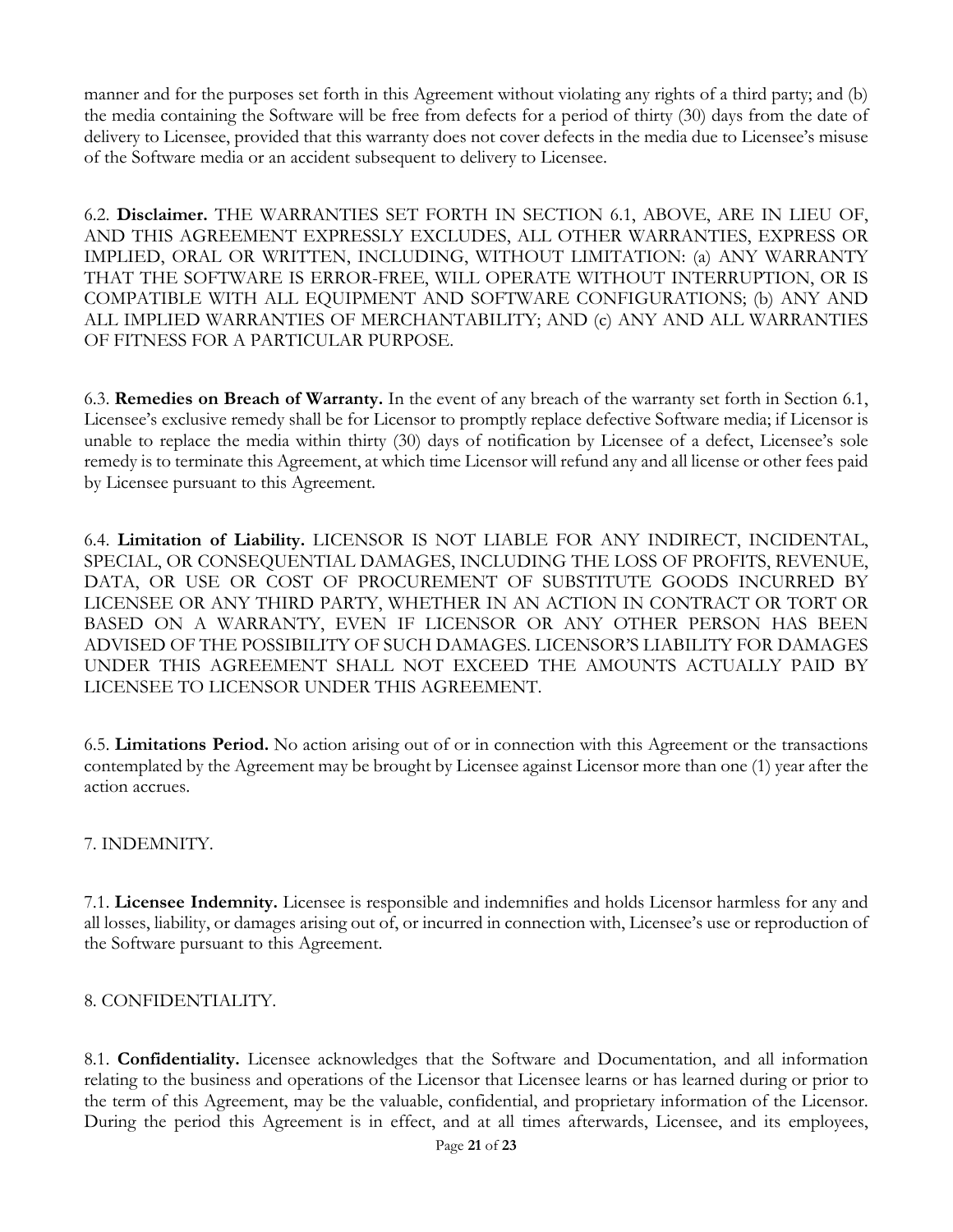contractors, consultants, and agents, will: (a) safeguard the confidential information with the same degree of care that it uses to protect its own confidential information; (b) maintain the confidentiality of this information; (c) not use the information except as permitted under this Agreement; and (d) not disseminate, disclose, sell, publish, or otherwise make available the information to any third party without the prior written consent of Licensor.

8.2. **Limitations on Confidentiality Restrictions.** Section 8.1 does not apply to any information that: (a) is already lawfully in the receiving party's possession (unless received pursuant to a nondisclosure agreement); (b) is or becomes generally available to the public through no fault of the receiving party; (c) is disclosed to the receiving party by a third party who may transfer or disclose such information without restriction; (d) is required to be disclosed by the receiving party as a matter of law (provided that the receiving party will use all reasonable efforts to provide the disclosing party with prior notice of such disclosure and to obtain a protective order therefor); (e) is disclosed by the receiving party with the disclosing party's approval; and (f) is independently developed by the receiving party without any use of confidential information. In all cases, the receiving party will use all reasonable efforts to give the disclosing party ten (10) days' prior written notice of any disclosure of information under this agreement.

8.3. **Injunctive Relief for Breach.** Licensor and Licensee acknowledge that any breach of Section 8.1 by a receiving party will irreparably harm the disclosing party. Accordingly, in the event of a breach, the disclosing party is entitled to promptly seek injunctive relief in addition to any other remedies that the disclosing party may have at law or in equity.

# 9. INTENTIONALLY DELETED

### 10. GENERAL.

10.1. **Assignment.** Licensee may not assign, sublicense, or transfer Licensee's rights or delegate its obligations under this Agreement without Licensor's prior written consent, which will not be unreasonably withheld. This Agreement shall be binding upon the successors and assigns of the parties to this Agreement.

10.2. **Entire Agreement.** This Agreement, along with the Exhibits attached and referenced in this Agreement, constitutes the final and complete understanding between the parties, and replaces and supersedes all previous oral or written agreements, understandings, or arrangements between the parties with respect to the subject matter contained in this Agreement.

10.3. **Waiver.** This Agreement may not be modified or amended except in a writing signed by an authorized officer of each party. The failure of either party to enforce any provision of this Agreement shall not be deemed a waiver of the provisions or of the right of such party thereafter to enforce that or any other provision.

10.4. **Notices.** Except as otherwise provided in this Agreement, notices required to be given pursuant to this Agreement shall be effective when received, and shall be sufficient if given in writing, hand-delivered, sent by facsimile with confirmation of receipt, sent by First Class Mail, return receipt requested (for all types of correspondence), postage prepaid, or sent by overnight courier service and addressed as follows: